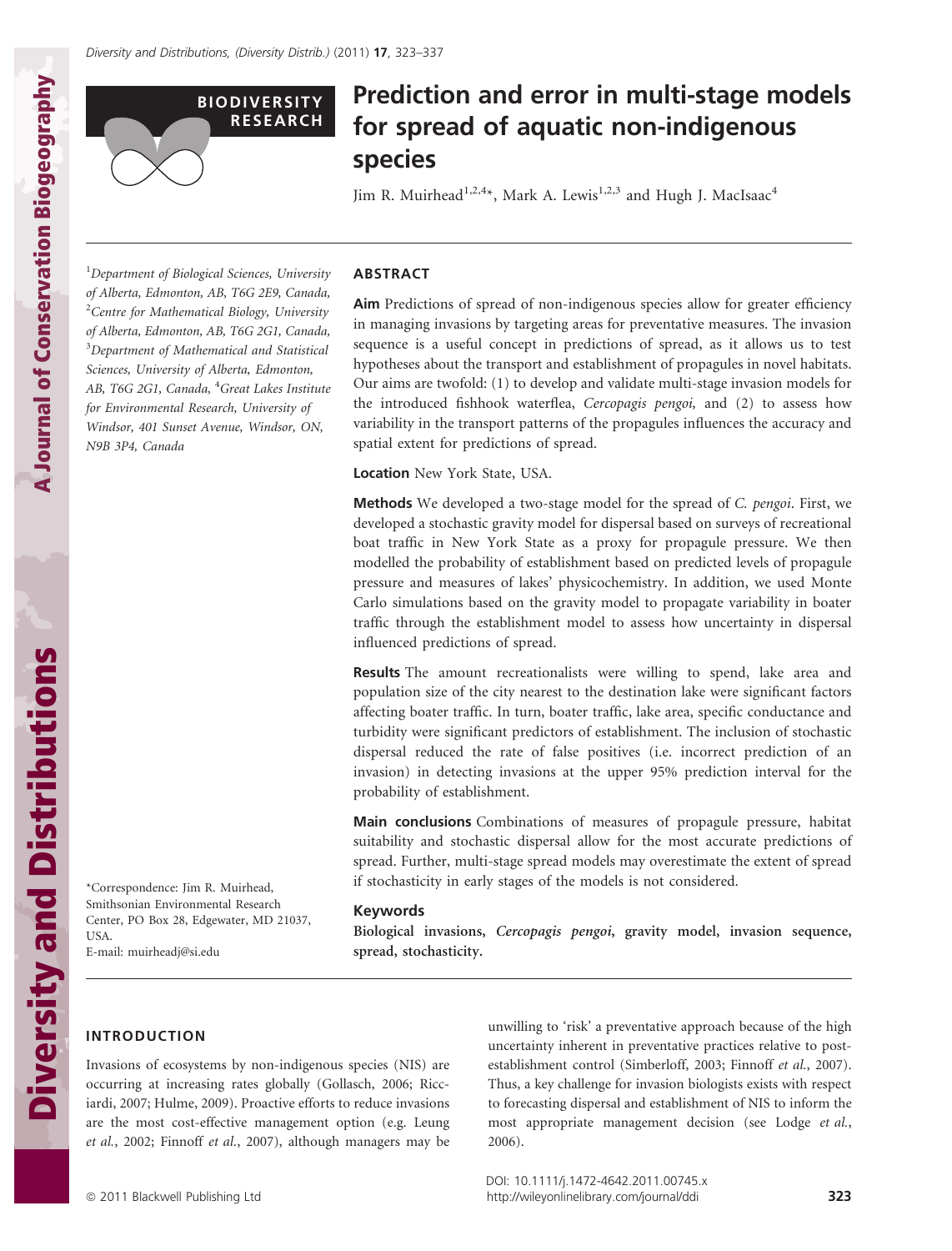An extensive literature exists for both theoretical and empirical approaches to predict invasions (e.g. Sakai et al., 2001). Much of the earlier research on forecasting invasions focused on attributes intrinsic to the NIS (e.g. Thuiller et al., 2006; Statzner et al., 2007) or characteristics of the recipient community (e.g. Stachowicz et al., 2002; Fridley et al., 2007). More recently, efforts have used the conceptual model of the invasion sequence, which is characterized by a series of steps the NIS must overcome to become successfully established. These steps include the initial transport of propagules from native or recently invaded sources, survival during exposure to (or exploitation of) physical and chemical characteristics of the new habitat, and integration into the existing community (Richardson et al., 2000; Kolar & Lodge, 2001; Heger & Trepl, 2003; Melbourne et al., 2007; Theoharides & Dukes, 2007). Colautti et al. (2006) proposed that hypothesis testing follows this sequence, as characteristics of the NIS or the recipient community that may facilitate or hinder invasion may be applicable only at certain stages of the sequence. Here, we follow this recommendation and develop a transport model for NIS propagules and assess their establishment upon encountering the physical and chemical characteristics of the novel habitat.

Propagule pressure may broadly be defined as the rate of introduction comprised of the number of introduction events, and the number and quality of NIS individuals transported per event. Propagule pressure has been increasingly recognized as a key determinant of invasion success across a range of taxa, as it may influence both the spatial extent of the invasion and level of impact (e.g. Lockwood et al., 2005; Von Holle & Simberloff, 2005). Furthermore, propagule pressure may influence invasion success at different stages of the invasion sequence. For example, in addition to the initial transport of propagules into novel habitat, sufficient levels of inbound propagules may bolster the establishment of small populations that otherwise would have disappeared owing to demographic stochasticity and may provide an ongoing source of genetic heterogeneity to the founding population (Simberloff, 2009). Because the introduction of propagules is often the stage of the invasion sequence at which management efforts to control the spread are most efficient, it is a major focus of policy recommendations (e.g., Lodge et al., 2006; Reaser et al., 2008).

Vector-based or transport predictive models are often successful at predicting NIS dispersal. In particular, gravity models that were initially developed to model immigration patterns (Zipf, 1946) and trade flows (Linneman, 1966) between spatially discrete sources and destinations have been applied to model the flow of recreational boater traffic, a likely vector for the transport of aquatic NIS. For example, gravity models have been used to model dispersal of aquatic NIS based on single-trip recreationalist movement between invaded and non-invaded lakes (Schneider et al., 1998; MacIsaac et al., 2004) or multi-trip movement incorporating trips from the recreationalists' homes to invaded lakes (Bossenbroek et al., 2001; Leung et al., 2006).

Another approach to predict invasions has sought to link factors extrinsic to the NIS – such as environmental suitability

or native species community composition – to invasion success. Environmental suitability in novel regions is most often forecast by matching correlates of species occurrence or abundance with environmental data from the native range with those in the new region. For example, Herborg et al. (2007) used an environmental niche model to forecast suitable habitat in North America for the Chinese mitten crab Eriocheir sinensis based upon its current distributions in Asia and Europe. Alternatively, lower biotic resistance from the recipient community because of decreased competition from native species (e.g. Dzialowski et al., 2007), or differences in traits between native and introduced species augmented by shifts in environmental conditions (Moles et al., 2008) or environmental heterogeneity (Melbourne et al., 2007) also may facilitate invasion.

The integration of multiple stages of the invasion sequence into single models or use of a hierarchical approach in which stage-specific hypotheses are sequentially tested allows us to assess contributions of each stage to overall invasion success or to isolate the stage of the invasion sequence where the invasion first fails. Leung & Mandrak (2007), for example, developed a joint probability model for propagule pressure and environmental conditions to predict establishment of the zebra mussel Dreissena polymorpha. There, the inclusion of environmental characteristics in the joint model provided better predictive power than the model containing only propagule pressure. Similarly, Rouget & Richardson (2003) found that predictions of plant invasions were strongly related to environmental conditions after first accounting for the effect of propagule pressure. In their model, propagule pressure was a stronger predictor than environmental factors considered separately.

The fishhook waterflea, Cercopagis pengoi (Crustacea: Cladocera), is a relatively recent Great Lakes invader, having first been reported in Lake Ontario in 1998 (MacIsaac et al., 1999). It spread to Lakes Erie and Michigan by 2001, as well as to several inland lakes in New York State (Makarewicz et al., 2001; Witt et al., 2005). Introductions of C. pengoi have been linked to negative impacts in the native community including declines in abundance and diversity of small-sized zooplankton in the Baltic Sea (e.g. Ojaveer et al., 2004; Kotta et al., 2006) and Lake Ontario (e.g. Laxson et al., 2003; Warner et al., 2006). Cercopagis may compete with larval fish for zooplankton prey, thereby limiting fish production, but may also be of benefit as an alternate food source for planktivorous fish (Kotta et al., 2006).

Similar to dispersal of another non-indigenous cladoceran, Bythotrephes longimanus, Cercopagis dispersal may be facilitated by overland transport associated with recreational movement of contaminated trailered boats or fishing gear. Like Bythotrephes, Cercopagis has alternating reproductive modes, with predominant parthenogenetic growth occasionally interrupted by sexual reproduction and production of resting stages. Despite its potential for high population growth and subsequent spread among inland lakes, there have been no studies to date to predict Cercopagis spread in North America.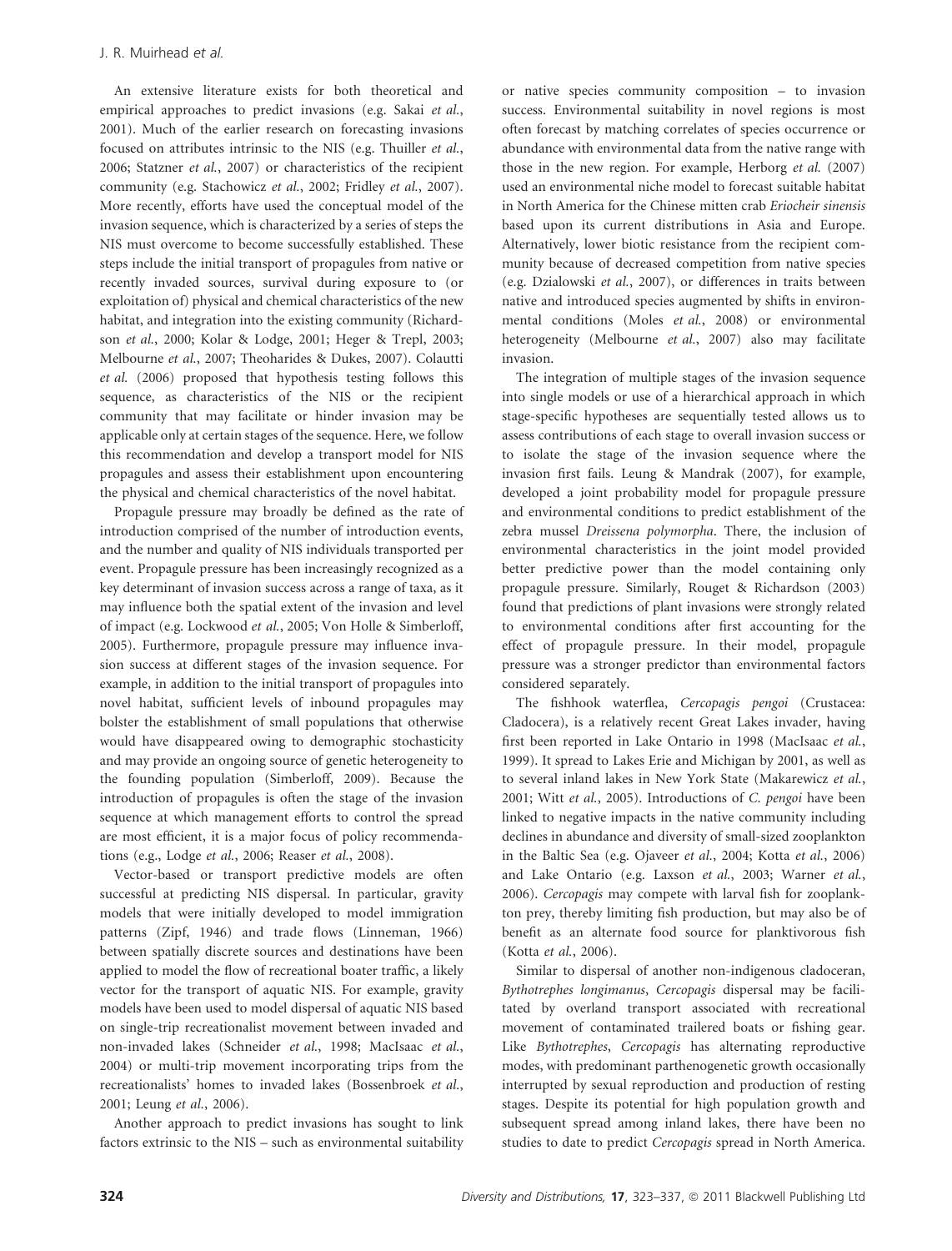In this paper, we assess Cercopagis spread among lakes by developing a stochastic gravity model to explore propagule pressure associated with recreational boat traffic and use these estimates of inbound propagule flow as input into a subsequent establishment model. Unlike previous gravity models of NIS dispersal (e.g. Bossenbroek et al., 2001; Leung et al., 2006), we treat recreational traffic as a stochastic process and model traffic between lakes as a random variable described by a statistical distribution. We use this model to test a series of hypotheses about economic, social and geographical factors governing boater traffic between lakes to derive the most parsimonious dispersal model. We then develop a baseline establishment model based on mean propagule flow and lake physicochemistry and propagate variability from the dispersal stage of the invasion sequence to evaluate the effect of stochastic boater movement on estimated probabilities of establishment. This approach allows us to evaluate how uncertainty in earlier stages of the invasion sequence affects our ability to predict lake invasion status and spatial extent of spread.

#### **METHODS**

#### Data collection

We conducted creel surveys of recreational boaters at several boat launches in New York State including the Finger Lakes and lakes Erie and Ontario during the summer of 2004. We were able to collect data on 534 outbound trips where the recreationalists trailered their boats from 11 lakes with established Cercopagis populations, including Lake Erie, Ontario and nine inland lakes in the Finger Lakes region. Here, we treated Lakes Erie and Ontario similarly to other lakes and considered them as having a single access point where we collected survey data. Information from the surveys included the lake last visited by the boaters, lake(s) they were planning to visit, the length of time they were planning on spending at the lake (average  $(\pm 1 \text{ SD})$ , 1.94  $\pm$  2.14 days) and the amount of money they spent to arrive at the lake (\$141  $\pm$  417). Additional data required to parameterize the dispersal model such as lake area and road distance between lakes were extracted from TIGER/Line geospatial data provided by the U.S. Census Bureau (http://www.census.gov/geo/ www/tiger/).

#### Stochastic Gravity Model

To model recreational boater movement between lakes i (invaded) and  $i$  (invaded and non-invaded), we consider the number of pairwise trips as a random variable following a zero-inflated negative binomial (ZINB) distribution, which can be built up by a series of hierarchical sub-models (Fig. 1, Stochastic Gravity model). The ZINB is a generalized form of a



Figure 1 Flowchart of model inputs for the stochastic dispersal model and Monte Carlo error propagation to the establishment models. Circles indicate model inputs, rectangles indicate intermediate or sub-models, and parallelograms represent model outputs or parameters estimated during the model fitting process. Grey boxes indicate the main dispersal and logistic establishment models.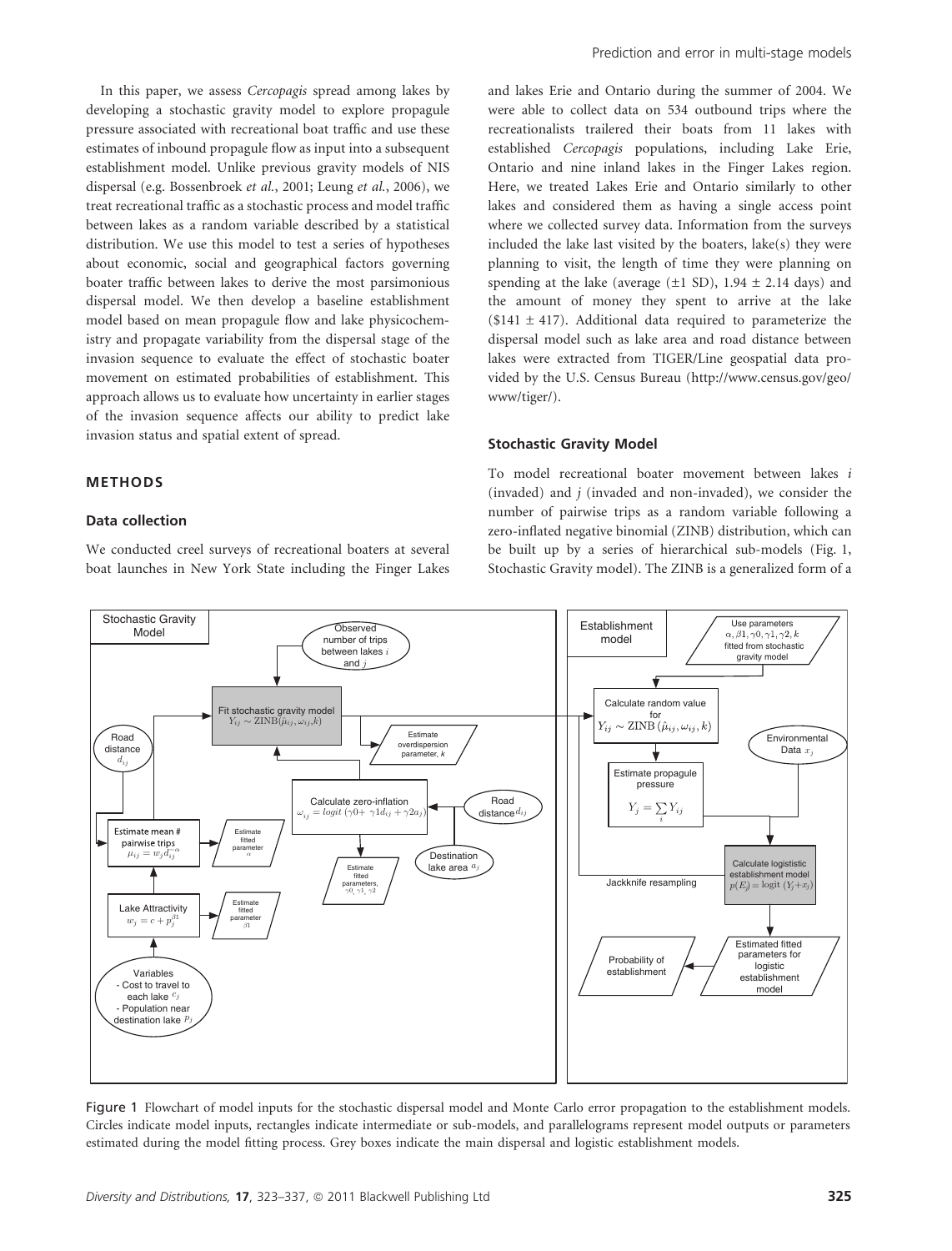Poisson distribution and is useful for describing count data that is both overdispersed and contains an excess of zeros that are either structural in nature or arise because of sparse sampling effort. The ZINB distribution is described by three parameters,  $y_{ij} = ZINB ( \mu_{ij}, k, \omega_{ij} )$ , where  $\mu_{ij}$  and k are the mean number of trips and dispersion parameter of the negative binomial (NB) distribution, and  $\omega_{ij}$  is a parameter describing zero-inflation as the probability that only  $y_{ij} = 0$  can occur, zero-inhation as the probability that  $y_{ij} = NB(\mu_{ij}, k)$  is occur-<br>and  $(1 - \omega_{ij})$  the probability that  $y_{ij} = NB(\mu_{ij}, k)$  is occurring.

First, the mean number of trips between lakes  $i$  and  $j$  can be expressed in a sub-model as:

$$
\hat{\mu}_{ij} = w_j d_{ij}^{-\alpha} \tag{1}
$$

where  $w_i$  is a composite measure of destination lake attractiveness, and  $d_{ii}$  is the road distance between lakes i and j, and  $\alpha$  is a fitted parameter to account for distance decay. Here, trips between  $i$  and  $j$  are asymmetric because data were available on whether the recreationalist visited lake i before j. In addition, the model is limited to cases where  $i \neq j$ . Destination lake attractiveness,  $w_i$ , was in turn parameterized according to:

$$
w_j = e^{\beta_0} + e^{\beta_1} \log(a_j) + e^{\beta_2} c_j + e^{\beta_3} p_j^{\beta_4} + e^{\beta_5} d_{p,j}^{\beta_6}
$$
 (2)

with  $a_i$  = lake area,  $c_i$  = average cost the recreationalist paid to arrive at the lake,  $p_i$  = population size of nearest city/town and  $d_{p,i}$  is the distance of the nearest city/town to the destination lake. Lake attractiveness is constrained to a minimum 0 by exponentiating the vector of fitted parameters  $\beta$ , with the exception of the power functions associated with population size and distance of the nearest city/town. Finally, zeroinflation of the ZINB distribution was estimated by:

$$
\log\left(\frac{\omega_{ij}}{1-\omega_{ij}}\right) = \gamma_0 + \gamma_1 d_{ij} + \gamma_2 \log\left(a_j\right) \tag{3}
$$

where  $d_{ii}$  is the distance between lakes *i* and *j* (in km), and  $a_i$  is the surface area of the destination lake (in ha). Because maximum-likelihood estimates for parameters used in estimating  $\mu_{ij}$ , k and  $\omega_{ij}$  for the ZINB must be solved simultaneously, the Expectation–Maximization (EM) algorithm (Dempster et al., 1977) is a useful approach for MLE in modelling mixture distributions when other methods fail to converge (see Appendix S1 in Supporting Information). In general terms, the log-likelihood function for the ZINB is a sum of two components: one log-likelihood describing the probability of zero-inflation (hereafter referred as  $LL_{\omega}$ ) and another log-likelihood conditional on this describing a NB distribution weighted by zero-inflation  $(LL_{NB})$ .

The statistical significance of variables used in measures of the mean number of trips  $\mu_{ij}$ , the dispersion parameter k and estimates of zero-inflation  $\omega_{ij}$  were assessed using likelihood ratio tests. Non-significant variables or parameter estimates were eliminated from the dispersal model with the most parsimonious model used in further analyses.

#### Predicting areas at risk for Cercopagis establishment

In the second stage of modelling Cercopagis establishment in lakes, significance of propagule pressure and water physicochemistry was tested in a logistic model using Cercopagis presence/absence data (Fig. 1, Establishment model). Here, expected propagule pressure to specified destinations is simply the summed inflow of the estimated number of trips into each destination j across the invaded source lakes adjusting for zeroinflation,  $E(\mu_{ij}) = \sum_{i=1}^{N} (1 - \omega_{ij}) \mu_{ij}$ .

Lake area and water quality data from the United States Geological Survey (http://waterdata.usgs.gov/nwis) including specific conductance (SC), turbidity (TB), pH, phosphorus (P), total nitrogen (TN) and dissolved oxygen (DO) concentration were used as predictors of establishment success for 871 destinations. Water quality data for each lake were summarized by taking the average, minimum and maximum value from samples taken since 1998 to the present corresponding to the period beginning with the first record of Cercopagis establishment. Missing water quality data for 24% of the destination lakes was estimated using kriging from a pool of 29,886 sites across New York. Lake physicochemistry and characteristics of the nearest city or town to invaded and non-invaded lakes are summarized in Table 1.

We developed the establishment models in two stages, excluding and then including stochastic variability from the dispersal model. First, we estimated baseline probabilities of

Table 1 Means  $(\pm SD)$  for measures of lake physicochemistry and factors influencing lake attractivity to recreational traffic  $(N = 871)$ lakes).

| Parameter                          | Non-invaded lakes       | Invaded lakes           |  |  |  |
|------------------------------------|-------------------------|-------------------------|--|--|--|
| Lake area (ha)                     | $3.47E+02$ (3.96E+03)   | $3.76E+05$ $(8.76E+05)$ |  |  |  |
| Nearest city area $(km^2)$         | 30.71 (90.26)           | 7.51(11.90)             |  |  |  |
| Population size of<br>nearest city | $4.21E+04$ $(5.45E+05)$ | $6.65E+03$ $(1.47E+04)$ |  |  |  |
| Distance to city (km)              | 10.18(8.64)             | 14.48 (28.85)           |  |  |  |
| Min SC (mS $cm^{-2}$ )             | $1.28E+02$ $(2.67E+02)$ | $3.31E+02$ $(2.55E+02)$ |  |  |  |
| Mean SC (mS $cm^{-2}$ )            | $2.30E+02$ $(1.01E+03)$ | $6.95E+02$ $(1.02E+03)$ |  |  |  |
| Max SC (mS $cm^{-2}$ )             | $4.09E+02$ $(2.15E+03)$ | $2.03E+03$ (5.26E+03)   |  |  |  |
| Min DO $(mg L^{-1})$               | 6.68(2.10)              | 7.67(2.22)              |  |  |  |
| Max DO $(mg L^{-1})$               | 12.84(3.15)             | 14.07(1.13)             |  |  |  |
| Min P (mg $L^{-1}$ )               | 0.02(0.01)              | 0.04(0.06)              |  |  |  |
| Mean P (mg $L^{-1}$ )              | 0.04(0.04)              | 0.09(0.07)              |  |  |  |
| Max P $(mg L^{-1})$                | 0.22(0.30)              | 0.42(0.49)              |  |  |  |
| Min pH                             | 6.35(1.00)              | 7.32(0.83)              |  |  |  |
| Mean pH                            | 7.01(0.72)              | 7.94(0.52)              |  |  |  |
| Max pH                             | 7.75(0.71)              | 8.39(0.49)              |  |  |  |
| Min TN $(mg L^{-1})$               | 0.62(0.44)              | 1.63(1.12)              |  |  |  |
| Mean TN $(mg L^{-1})$              | 1.15(0.63)              | 2.47(1.16)              |  |  |  |
| Max TN $(mg L^{-1})$               | 2.64(1.48)              | 4.34(2.06)              |  |  |  |
| Min TB (NTU)                       | 1.45(1.67)              | 4.37(3.70)              |  |  |  |
| Mean TB (NTU)                      | 5.02(9.57)              | 17.81(8.31)             |  |  |  |
| Max TB (NTU)                       | 29.17 (63.75)           | 105.16 (111.04)         |  |  |  |

Abbreviations for water chemistry: SC, specific conductance; DO, dissolved oxygen; P, phosphorus; TN, total nitrogen; TB, turbidity.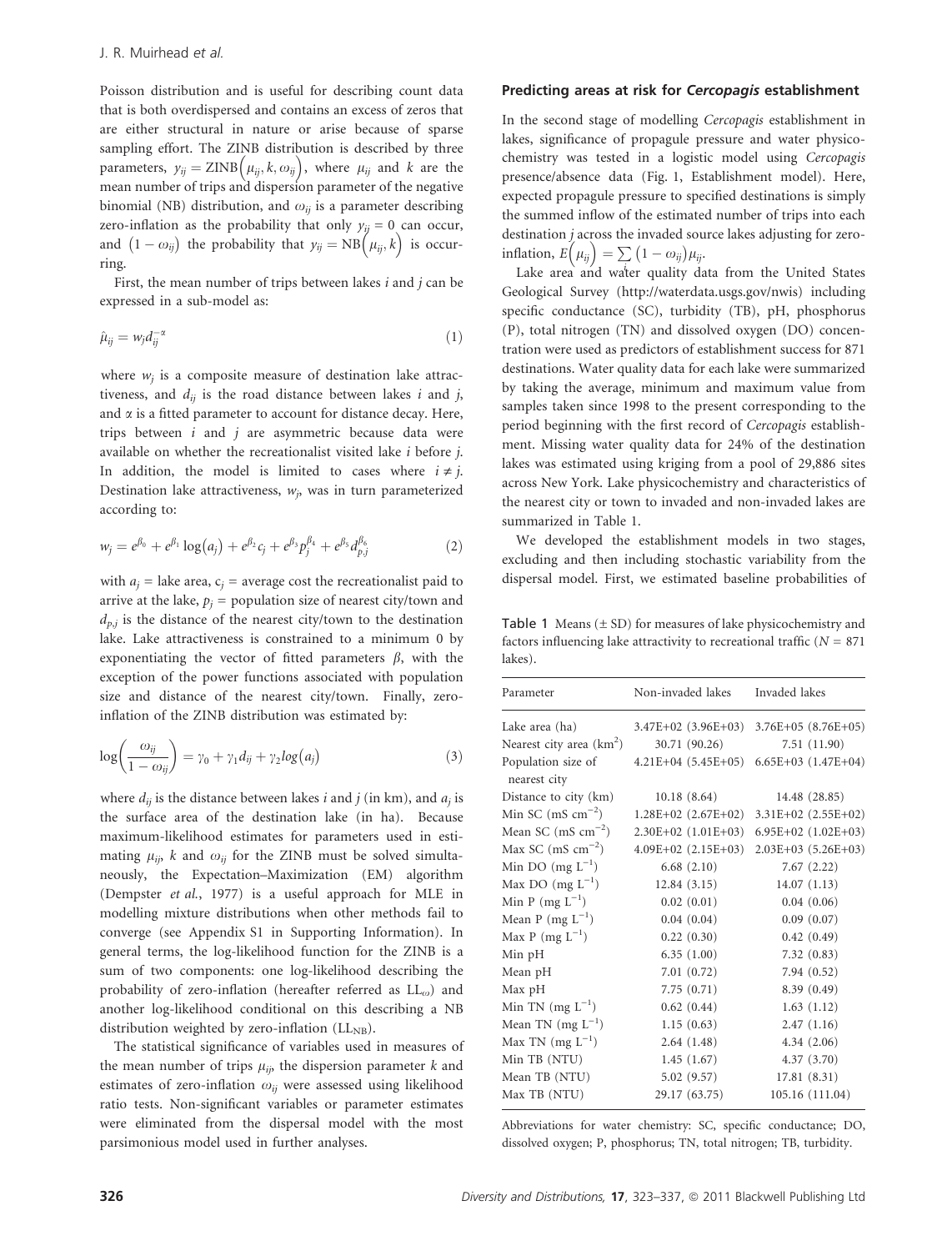establishment by a logistic regression model relating Cercopagis presence/absence to propagule pressure and water quality data where expected propagule pressure is based on the best-fit gravity model. The logistic model was simplified as much as possible using the fewest significant predictors that were determined by stepwise evaluation of the model's AIC in both forward and reverse directions based on the expected number forward and reverse directions based on the expected number<br>of inbound trips,  $E(\mu_{ij})$  and the complete suite of water physicochemistry. To cross-validate the logistic establishment models, we used a jackknife leave-one-out method where each destination lake was left out of the data set in turn and the models trained on the remaining lakes. Establishment probabilities were then estimated for the hold-out samples.

Second, we used a randomization approach to propagate variability from the dispersal model to the most parsimonious establishment model. Similar to the cross-validation of the baseline establishment model, data were repeatedly subset into training with a hold-out observation for testing. At each iteration, random numbers of pairwise trips were drawn from a ZINB distribution parameterized from the dispersal model,  $Y_{ii} \sim ZINB(\mu_{ii}, k, \omega_{ii})$ , summed for each destination and combined with water quality data (Fig. 1). A logistic regression model was fitted to the training subset, and confidence intervals for the fitted parameters were calculated from bias-corrected 2.5th and 97.5th percentiles of the resampled parameters (Efron & Tibshirani, 1986). In turn, prediction intervals (PI) for establishment probability for the testing data subset were based on the confidence limits with the propagated errors.

We evaluated the relationship between establishment probability and Cercopagis presence/absence data by means of the shape and area under the receiver operating characteristic curve (AUC) for baseline probability and PI with and without the propagated errors. This allows us to assess how the inclusion of stochastic variability affects estimates of hit rates (correctly predicting invasions when they occur) and false alarm rates (incorrectly predicting invasions as occurring when in fact, they have not) across a range of probability thresholds. In addition, we calculated the optimum threshold for establishment probability based on the receiver operating characteristic (ROC) curve and establishment probability from the baseline dispersal model without error propagation. The optimum threshold was calculated as the probability of establishment along the ROC curve that was closest to the curve if there was perfect model fit (i.e. 100% hit rate and 0% false alarms) (Liu et al., 2005). Lakes were classified as susceptible to invasion if their establishment probability was equal to or larger than this threshold. This, in turn, allowed us to compare the numbers of lakes predicted to be invaded based on this threshold and observed invasion status and quantify the effect of stochastic variability based on the frequency of correct invasion predictions and false alarms.

After determining the relationship between establishment probability and observed invasion status, we standardized the coefficients of the logistic regression to assess which variables had the most influence on establishment probability. We standardized the coefficients for each variable according to:

 $b* = bs_xR$ .  $s_{logit}(\hat{Y})$ , where b and R are the raw coefficients and square root of Pearson's correlation coefficient and  $s_x$  and  $s_{\text{logit}}(\hat{y})$  are standard deviations of the independent and logittransformed predicted values for presence/absence, respectively (Menard, 2004). This method standardizes for variation in both the independent and dependent variables such that one standard deviation in the change of the independent variables can then be interpreted as producing  $b^*$  standard deviations in the dependent variable. Standardized coefficients were calculated for both the baseline model as well as model with stochastic variability. Confidence intervals for the standardized coefficients incorporating stochastic variability were calculated based on 95% bias-corrected bootstrap confidence limits (Efron & Tibshirani, 1986).

In the previous model, the timing of lake invasions was not specifically considered, as flow from currently invaded lakes  $(n = 11)$  was modelled to other invaded and non-invaded lakes. A subsequent dispersal and establishment model considered propagule flow from the first invaded lake (Lake Ontario) to Lake Erie and the inland lakes in New York. This scenario allows for a true validation of a model for Cercopagis spread because model predictions were compared against the invasion status of lakes that were invaded later on. In this scenario, we recalculated the fitted parameters for the stochastic gravity model using Lake Ontario as the sole source. Similar to the model for the 11 source lakes, we generated a random number of trips leaving Lake Ontario to each destination and fitted a logistic establishment model with the same water chemistry variables selected from the previous scenario.

## RESULTS

#### Stochastic dispersal model

A summary of hypothesis tests and corresponding likelihood ratio tests are presented in Table 2. Lake area was a significant term in the logistical model to estimate zero-inflation  $\omega_{ii}$ (equation 3), but not as a measure of destination attractiveness (equation 2). Population size was also significant in the model for lake attractivity (equation 2).

The estimated number of trips between pairs of lakes is given by  $\hat{\mu}_{ij} = w_j d_{ij}^{-0.576}$  with dispersion parameter for the ZINB distribution,  $k = 0.92$ . Nested within this model, lake attractiveness is modelled as  $w_j = c + e^{1.788} p_j^{0.259}$ , where c is the average cost to arrive at lake j and  $p_i$  is population size of the nearest city or town to the destination lake. This reduced model was not significantly different from the full model of lake attractiveness as determined by likelihood ratio testing  $(\chi^2 = 0.669, d.f. = 4, P = 0.955).$ 

The final model for estimation of zero-inflation is given by:

$$
\log\bigg(\frac{\omega_{ij}}{1-\omega_{ij}}\bigg) = 9.60 + 0.01d_{ij} - 1.37\log(a_j)
$$

for each pairwise trip with fitted parameters  $\gamma$ . Confidence limits for the fitted parameters  $\gamma_0$ ,  $\gamma_1$  and  $\gamma_2$  are presented in Table 3.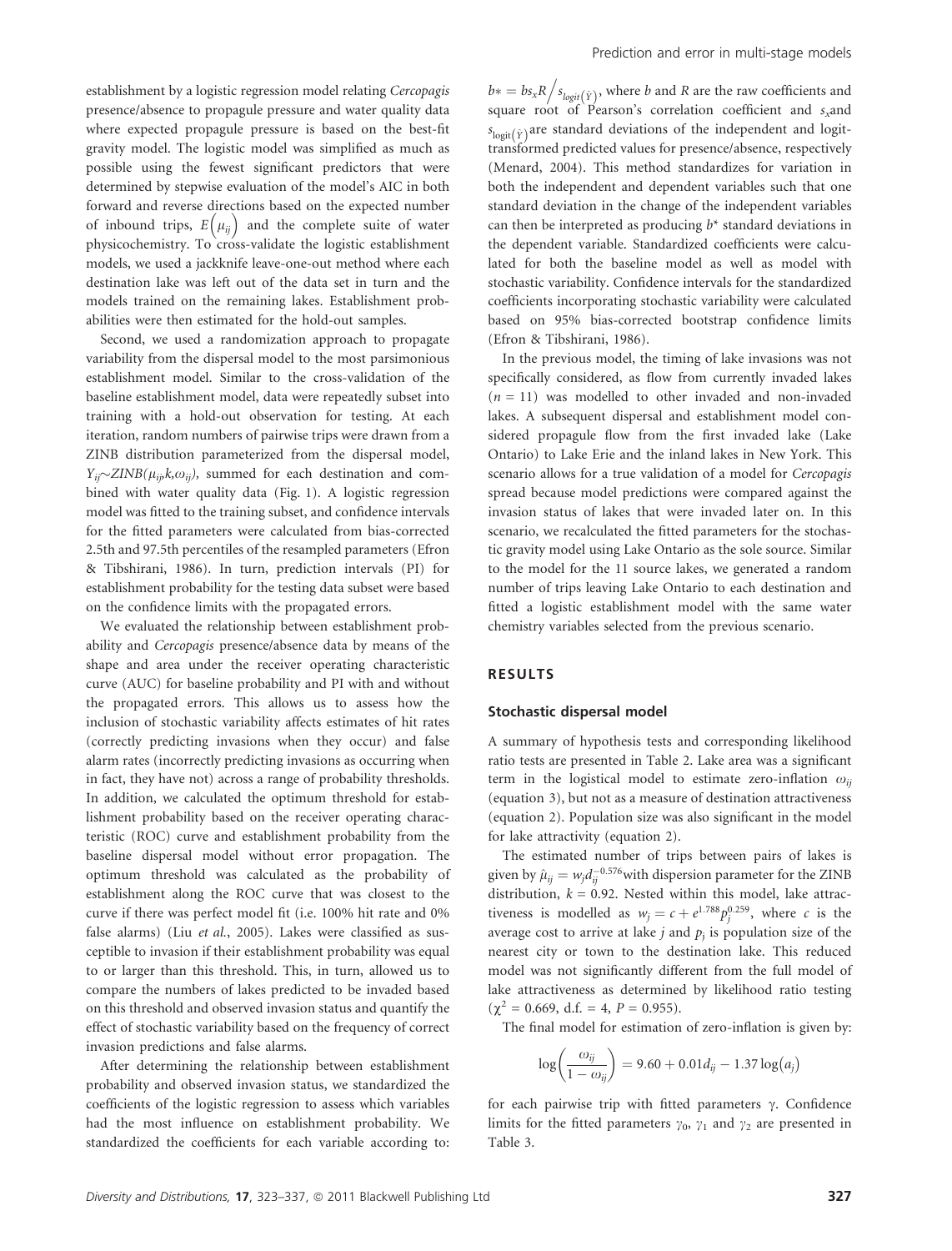| Model | Parameter/hypothesis tested                                                                     | $LL_{NB}$  | $LL_{\omega}$ | $LL$ <sub>Total</sub> | $LL$ <sub>Total</sub> – max<br>$(LL_{\text{Total}})$ | d.f. $\chi^2$ |         | $Pr(\chi^2)$  |
|-------|-------------------------------------------------------------------------------------------------|------------|---------------|-----------------------|------------------------------------------------------|---------------|---------|---------------|
| 1     | Full model                                                                                      | $-397.807$ | $-310.909$    | $-708.716$            |                                                      |               |         |               |
| 2     | Testing for significance of intercept $\exp (\beta 0) = 0$                                      | $-397.819$ | $-310.927$    | $-708.746$            | $-0.031$                                             |               | 0.062   | $8.04E - 01$  |
| 3     | Testing for significance of lake area $(a = 0)$<br>(removed from LL <sub>NB</sub> only)         | $-398.153$ | $-310.776$    | $-708.929$            | $-0.213$                                             | 2             | 0.426   | $8.08E - 01$  |
| $4^*$ | Testing for significance of lake area $(a = 0)$<br>(removed from both $LL_{NR}$ and $LL_{co}$ ) | $-404.451$ | $-662.348$    | $-1066,889$           | $-358.174$                                           | 3             | 716.348 | $5.99E - 155$ |
| $5^*$ | Testing for cost of travel to attractiveness $(ci = 0)$                                         | $-399.796$ | $-311.094$    | $-710.890$            | $-2.174$                                             |               | 4.348   | $3.71E - 02$  |
| $6*$  | Testing for linear relationship between population size<br>and attractiveness ( $\beta_4 = 1$ ) | $-402.638$ | $-310.752$    | $-713.389$            | $-4.674$                                             |               | 9.348   | $2.23E - 03$  |
| $7^*$ | Testing for population size to attractiveness $(p_i) = 0$                                       | $-404.564$ | $-310.650$    | $-715.214$            | $-6.499$                                             | 2             | 12.998  | $1.51E - 03$  |
| 8     | Testing for linear relationship of population<br>distance to lake $(\beta_6 = 1)$               | $-399.254$ | $-310.586$    | $-709.840$            | $-1.125$                                             |               | 2.250   | $1.34E - 01$  |
| 9     | Testing for population distance to attractiveness $(d_p = 0)$                                   | $-397.796$ | $-310.930$    | $-708.726$            | $-0.011$                                             | 2             | 0.022   | $9.89E - 01$  |
| $10*$ | Testing for inverse linear relationship of source to<br>destination distance ( $\alpha = -1$ )  | $-440.131$ | $-296.855$    | $-736.986$            | $-28.271$                                            |               | 56.542  | $5.50E - 14$  |

Table 2 Summary of hypothesis tests for variables used as measures of lake attractivity, covariates in the logistic regression and fitted parameters. LL<sub> $\omega$ </sub> and LL<sub>NB</sub> refer to the log-likelihood estimates for the zero-inflated and weighted negative binomial components of the ZINB.

\*Significant at  $\alpha = 0.05$ .

#### Predicting Cercopagis establishment

After elimination of non-significant variables based on the stepwise procedure, the baseline logistic model for estimating the probability of Cercopagis establishment was determined by propagule pressure  $\mu_j$ , lake area  $(a_j)$ , maximum SC and minimum and maximum TB:

$$
\log\left(\frac{p_j}{1-p_j}\right) = -11.89 + 1.99E^{-1}\mu_j + 8.35E^{-1}\log(a_j) + 1.82E^{-4}S_{\text{max},j} + 8.19E^{-1}TB_{\text{min},j} - 2.36E^{-2}TB_{\text{max},j}.
$$

With the addition of the water chemistry data, there was a significant improvement in model fit over a logistic model using propagule pressure alone  $(\chi^2 = 22.48, d.f. = 4,$  $P = 0.0002$ ). Finally, when coefficients for the logistic model were standardized, maximum and minimum TB had the most influence on estimated probability of establishment, followed by propagule pressure (Fig. 2).

There was high concordance with the baseline probability of establishment estimated for the testing data and observed Cercopagis presence/absence for each of the destination lakes. The area under the receiver operating characteristic curve (AUC = 0.984) was significantly different from 0.5 ( $P < 0.001$ ) (Fig. 3a).

# Effect of stochastic variability on predicting establishment

The impact from the inclusion of stochastic variability in the dispersal model on the ability of the establishment models to predict the invasion status of lakes depended on the sensitivity of the metric used to measure the change. At the upper 95%

prediction limit excluding stochastic variability, there was a negligible decrease in AUC relative to the baseline model (0.991 vs. 0.994) (Fig. 3a). However, when we chose an optimum threshold for the baseline model ( $P = 0.010$ ) above which lakes are predicted to be invaded, the chance of incorrectly predicting a lake as invaded when it is not (false alarm) increased from 3% to 100%, with only a 1% chance of correctly predicting the overall invasion status of the lakes (Table 4). Similarly, in a comparison of the upper 95% PI for the models excluding and including variability from the dispersal stage, there was no change in the overall AUC (Fig. 3a), but the chance of committing false alarms decreased from 100% to 78% (Table 4).

At the lower 95% prediction limits for the models without and with stochastic variability, estimated probabilities of establishment were poor predictors of observed invasion status. Probabilities of establishment estimated from the model without stochastic variation were able to significantly predict invasion status (AUC = 0.65,  $P = 0.03$ ), but probabilities based on included stochasticity were unable to predict better than random (AUC =  $0.60$ ,  $P = 0.12$ ). There was no change in either false alarm or hit rates at the lower 95% PI in a comparison of the models excluding and including stochasticity (Table 4).

Areas with high probabilities of Cercopagis establishment were concentrated primarily on a cluster of seven invaded lakes in the Finger Lakes region when the spatial extent of establishment probabilities is taken under consideration (Fig. 4a). When variability was propagated from the dispersal model, the spatial extent of predicted establishment based on the 95% prediction limits differed extensively. For the upper prediction limit, the spatial extent of establishment probability at the higher prediction limit was overly inclusive. At a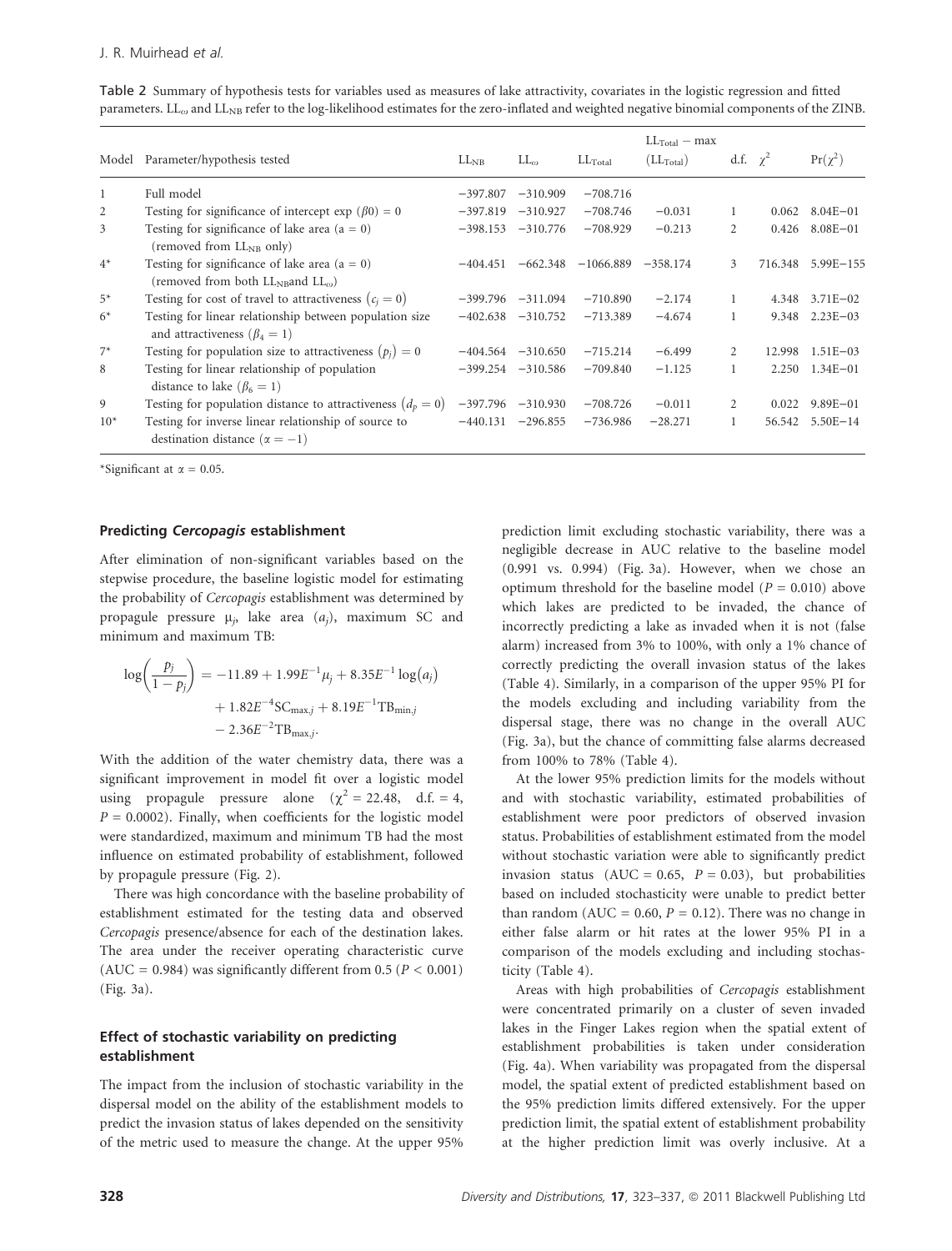|                                  |            | 11 source lakes                                                | Lake Ontario<br>Parameter value and confidence limits    |  |  |  |
|----------------------------------|------------|----------------------------------------------------------------|----------------------------------------------------------|--|--|--|
| Model<br>Sub-models              | Parameter  | Parameter value and confidence limits                          |                                                          |  |  |  |
| Stochastic gravity model         | k          | $0.92$ [0.664, 1.167]                                          | $1.39$ [0.681, 2.858]                                    |  |  |  |
| Mean number of trips, $\mu_{ii}$ | α          | $-0.58$ [ $-0.845, -0.308$ ]                                   | $-0.49$ [ $-0.578$ , $-0.393$ ]                          |  |  |  |
| Lake attractivity, $w_i$         | $\beta_4$  | $0.26$ [0.086, 0.431]                                          | $-2.11$ [ $-4.409$ , 0.422]                              |  |  |  |
| Zero-inflation, $\omega_{ii}$    | $\gamma_0$ | 9.60 [8.605, 10.699]                                           | 8.36 [6.029, 11.260]                                     |  |  |  |
|                                  | $\gamma_1$ | $0.01$ [0.010, 0.014]                                          | 8.83E-3 $[3.860E-3, 1.424E-2]$                           |  |  |  |
|                                  | $\gamma_2$ | $-1.37$ [ $-1.533$ , $-1.230$ ]                                | $-1.25$ [ $-1.681, -0.906$ ]                             |  |  |  |
| Establishment model              | $\phi_0$   | $-11.89$ [-18.268, -7.861] {-13.337, -9.443}                   | $-13.28$ [ $-20.057, -8.237$ ] { $-13.603, -9.544$ }     |  |  |  |
|                                  | $\phi_1$   | $0.20$ [0.093, 0.428] {0.104, 0.678}                           | $0.81$ [0.484, 3.284] {0.097, 0.755}                     |  |  |  |
|                                  | $\phi_2$   | $0.84$ [0.253, 1.532] {0.170, 1.008}                           | 1.17 $[0.301, 1.786]$ $\{-0.117, 1.021\}$                |  |  |  |
|                                  | $\phi_3$   | $1.82E-4$ [2.03E-5, 3.16E-4]<br>${1.221E-4, 2.087E-4}$         | $1.90E-4$ [3.458E-5, 3.337E-4]<br>${1.312E-4, 2.124E-4}$ |  |  |  |
|                                  | $\phi_4$   | $0.82$ [0.382, 1.416] {0.615, 1.299}                           | $0.67$ [0.455, 1.540] {0.617, 1.860}                     |  |  |  |
|                                  | $\phi_5$   | $-2.36E-2$ [ $-5.82E-2$ , $-6.16E-3$ ]<br>$\{-0.087, -0.014\}$ | $-1.58E-2$ [-6.78E-2, -8.93E-3]<br>$\{-0.130, -0.014\}$  |  |  |  |

Table 3 Summary table of parameter values with 95% confidence limits for the invasion scenarios with 11 currently invaded lakes as sources and Lake Ontario as sole source. Confidence limits for parameters in the establishment model excluding and including stochastic variability from the dispersal model are enclosed by square and curly brackets, respectively.



Figure 2 Standardized logistic regression coefficients with biascorrected 95% CL for establishment models with 11 lakes and Lake Ontario as sources. Plot markers indicate logistic regression coefficients for the baseline model, and confidence limits incorporate stochastic variability from the dispersal model. Distance from horizontal dotted line indicates relative change in standard deviations in the probability of establishment with 1 SD change in predictor variable.

probability threshold between 0.81 and 1.00, predicted areas of establishment extended from Lake Ontario to the Pennsylvania border (Fig. 4b). In contrast, predicted areas at high risk of invasion were focused on the cluster of lakes already invaded with the addition of several isolated hotspots in eastern New York State when stochasticity was propagated (Fig. 4c).

# Dispersal and establishment models with Lake Ontario as the source for invasions

Parameter estimates for the dispersal model for Lake Ontario were not significantly different from the dispersal model estimated using all 11 source lakes as determined by overlapping confidence intervals (Table 3). In the sub-model estimating the mean number of pairwise trips leaving Lake Ontario, road distance between lakes was slightly less of a deterrent (i.e. less negative) than all 11 source lakes were considered ( $\alpha = -0.485$ ), but not significantly based on confidence intervals  $[-0.578,$  $-0.393$ ]. In terms of destination lake attractivity,  $w_i$  was negatively related to the average cost of travelling to a specified destination ( $\beta_4 = -2.11$ ), but the confidence intervals indicate that it was not significant from 0, unlike from the other scenario.

The dispersion parameter for the ZINB,  $k = 1.39$  [0.681, 2.858], was also not significantly larger than that for the 11 source lakes model, and parameters used in the estimation of zero-inflation,

$$
\log\bigg(\frac{\omega_{ij}}{1-\omega_{ij}}\bigg) = 8.36 + 8.83E^{-3}d_{ij} - 1.25\log\big(a_j\big),
$$

were also not different from parameter estimates for the other scenario.

## Establishment model with Lake Ontario as sole source

In the scenario with Lake Ontario as the sole source, the probability of Cercopagis establishment was described by:

$$
\log\left(\frac{p_j}{1-p_j}\right) = -13.28 + 8.12E^{-1}\hat{\mu}_j + 1.17\log(a_j) + 1.90E^{-4}SC_{\text{max},j} + 6.74E^{-1}TB_{\text{min},j} - 1.58E^{-2}TB_{\text{max},j}.
$$

There was no significant difference between the fitted parameters for this establishment model in this scenario when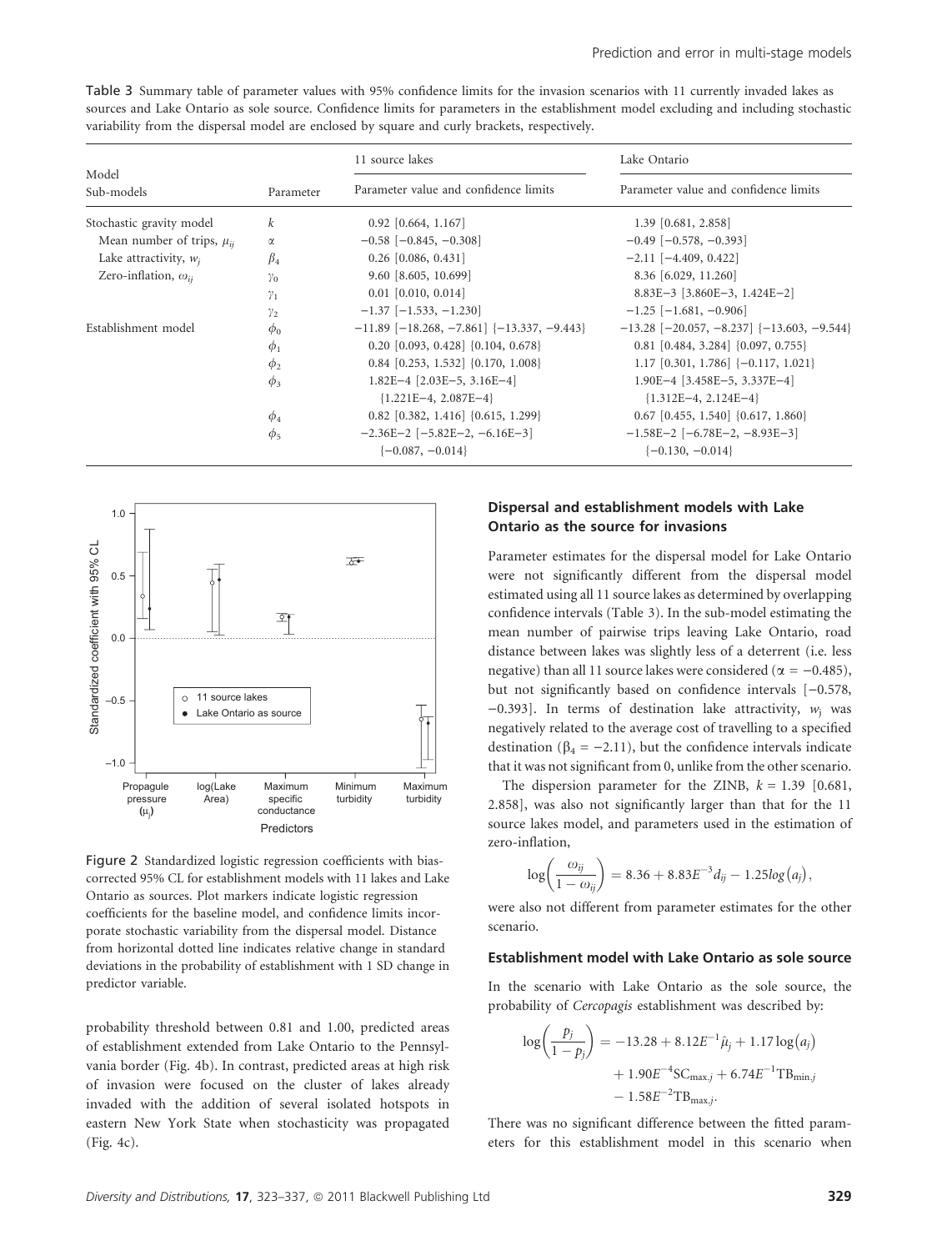compared to the 11 source lakes establishment model based on overlapping confidence limits (Table 3). Also, as in the scenario for the 11 source lakes, maximum and minimum levels of TB had the greatest influence on the probability of establishment, followed by propagule pressure (Fig. 2).

When Lake Ontario was considered the only source, performance of the establishment model was extremely high in being able to discriminate between true invasions and false alarms as evaluated from the receiver operating characteristic curve (AUC = 0.984,  $P \ll 0.001$ ).

# Prediction limits for Cercopagis establishment with Lake Ontario as single source

Estimated probabilities of establishment varied greatly for invaded and non-invaded lakes when stochastic variability was propagated from the dispersal model. The average probability of establishment for invaded lakes was 0.69 but ranged from 4.5E-7 to 0.97 at the lower and upper 95% prediction limits when stochastic error was propagated. For non-invaded lakes, stochastic variability resulted in establishment probabilities that differed by two orders of magnitude between the lower and upper 95% prediction [averages of 5.96E-7 vs. 1.36E-1]. The average probability of establishment for non-invaded lakes was 4.53E-3 for the baseline model without error propagation.

Similar to the scenario with the 11 currently invaded lakes as sources, there was negligible change in the AUC from probabilities estimated from the baseline model to probabilities at the upper 95% prediction limit (Fig. 2b). Likewise, hit rates and false alarm rates were more sensitive to the addition of stochasticity based on an optimum probability threshold of  $P = 0.013$  derived from the baseline model. At the upper PI, the probability of committing false alarms decreased from 1.00 to 0.38 when variability was propagated, resulting in an overall 73% chance of correctly predicting invasions overall (Table 4). At the lower prediction limit, the ability of the model to correctly predict invasions (hit rate) did not change in comparison to the model without stochastic dispersal, but remained at 0 (Table 4). Here, all estimated probabilities were low (< 0.2), and the model was unable to discriminate between true invasions and false alarms (AUC =  $0.43$ ,  $P = 0.78$ ).

Spatial patterns of predicted establishment with Lake Ontario as the single source (Fig. 4d–f) are almost identical to the scenario with 11 lakes as sources (Fig. 4a–c). In the baseline models for both scenarios (Fig. 4a,d), a similar region of moderate probability of invasion (0.21–0.40) formed around the Finger Lakes. However, in the Lake Ontario scenario, lakes within this cluster were not at as a high a risk of invasion as in the 11 source lake scenario. One notable difference between the two scenarios is that small clusters of high and moderate risk areas in eastern New York State are contiguous in the 11 lake scenario at upper 95% PI (Fig. 4b,c), but are more isolated when only Lake Ontario is considered as single source (Fig. 4e,f) because of lower levels of propagule pressure. In other words, propagule flow from Lake Ontario is sufficient to create potential satellite colonies, but additional



Figure 3 Empirical receiver operating characteristic curves for means and upper 95% PI for establishment probability excluding and including stochastic variation from the dispersal model. Establishment probability was estimated based on model validation sub-samples. (a) and (b) represent the scenarios of 11 lakes and Lake Ontario as sources, respectively.

propagule flow from the Finger Lakes may allow for infilling of the satellite colonies.

#### **DISCUSSION**

Multi-stage invasion models are a useful approach to implementing the invasion sequence conceptual model because they allow us to identify factors that limit or facilitate invasions at different stages of the sequence and provide flexibility in choosing suitable sub-models appropriate to the biology of the organism. In particular, estimating factors that influence dispersal of NIS is the significant first step in risk management because preventative measures are most readily applied at the introduction stage of the invasion sequence (Lodge et al., 2006). In this paper, we developed stochastic gravity and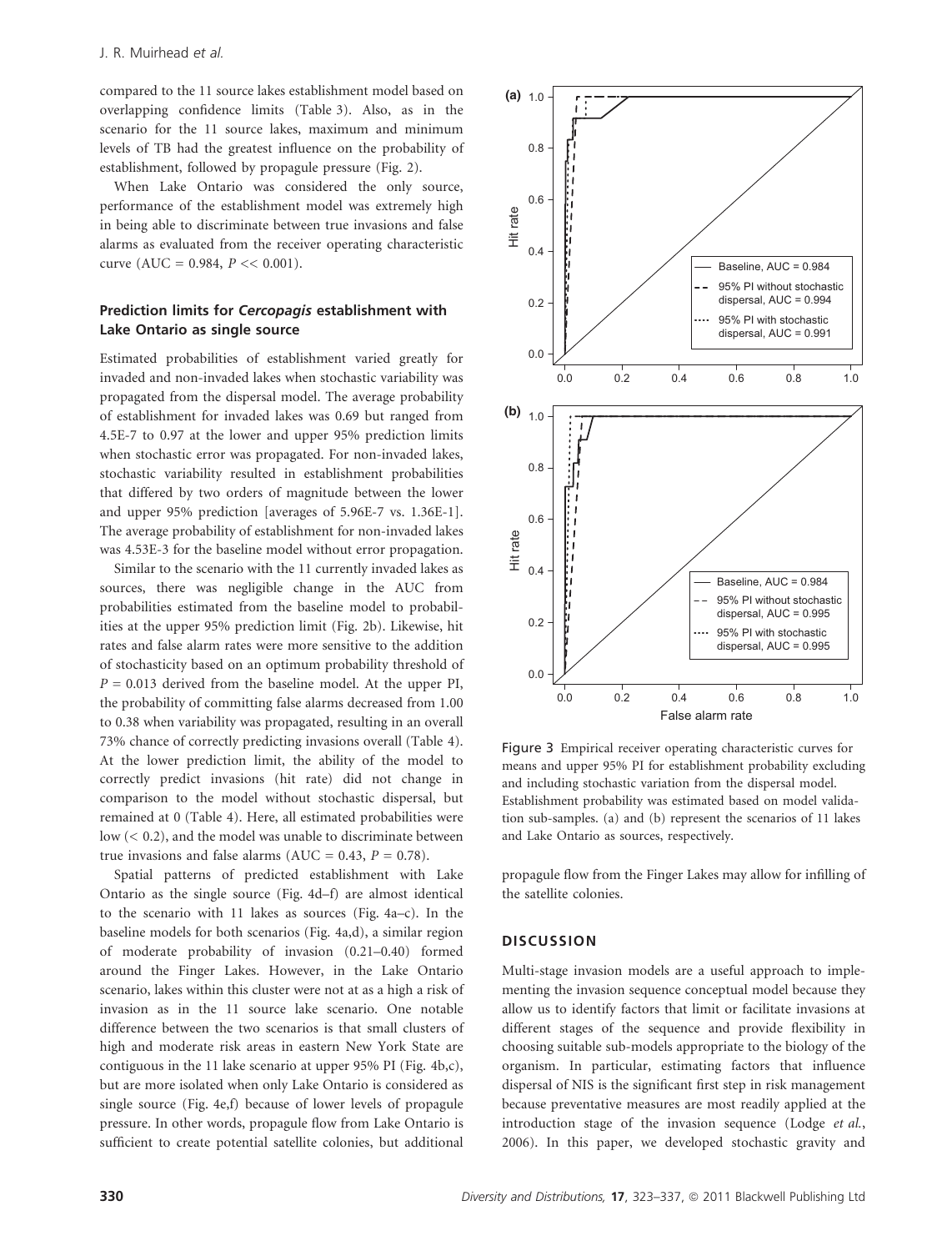| Prediction scenario                                   | Pred. $0$ .<br>Obs. 0 | Pred. $0$ ,<br>Obs.1 | Pred. 1.<br>Obs. 0 | Pred. 1<br>Obs. $1$ | Hit<br>rate | False<br>alarm<br>rate | Overall<br>per cent<br>correct |
|-------------------------------------------------------|-----------------------|----------------------|--------------------|---------------------|-------------|------------------------|--------------------------------|
| 11 source lakes                                       | 834                   | $\mathbf{0}$         | 26                 | 11                  | 1.00        | 0.03                   | 0.97                           |
| 11 source lakes, lower 95% PI                         | 860                   | 11                   | $\Omega$           | $\Omega$            | 0.00        | 0.00                   | 0.99                           |
| 11 source lakes, upper 95% PI                         | $\Omega$              | $\mathbf{0}$         | 860                | 11                  | 1.00        | 1.00                   | 0.01                           |
| 11 source lakes, stochastic variability, lower 95% PI | 860                   | 11                   | $\mathbf{0}$       | $\overline{0}$      | 0.00        | 0.00                   | 0.99                           |
| 11 source lakes, stochastic variability, upper 95% PI | 182                   | $\mathbf{0}$         | 678                | 11                  | 1.00        | 0.78                   | 0.22                           |
| Lake Ontario                                          | 834                   |                      | 26                 | 9                   | 0.9         | 0.03                   | 0.97                           |
| Lake Ontario, lower 95% PI                            | 860                   | 10                   | $\Omega$           | $\Omega$            | 0.00        | 0.00                   | 0.99                           |
| Lake Ontario, upper 95% PI                            |                       | $\mathbf{0}$         | 859                | 10                  | 1.00        | 1.00                   | 0.01                           |
| Lake Ontario, stochastic variability, lower 95% PI    | 859                   | 10                   |                    | $\Omega$            | 0.00        | 0.001                  | 0.99                           |
| Lake Ontario, stochastic variability, upper 95% PI    | 532                   | $\mathbf{0}$         | 328                | 10                  | 1.00        | 0.38                   | 0.62                           |

Table 4 Predicted [baseline and 95% prediction intervals (PI)] and observed invasion status for 871 destination lakes under scenarios with 11 lakes or only Lake Ontario as a source.

Optimal probability thresholds above which lakes are classified as susceptible to invasion are  $P = 0.010$  for the 11 lakes scenario and  $P = 0.013$  for the Lake Ontario scenario calculated from the baseline establishment models. Invasion status is abbreviated as  $1 =$  Present and  $0 =$  Absent.

logistic establishment models to forecast spread of an aquatic NIS. Because we used a stochastic form of the gravity model, we were able to propagate variability from early stages of the invasion sequence to final predictions of spread.

The use of stochastic gravity models to model recreational traffic has some statistical advantages over deterministic approaches. First, stochastic gravity models require specifying a probability distribution about the probability of individual trips being made between sources and destinations, as opposed to deterministic models that model mean interaction traffic and assume a probability distribution about residual variability during the model fitting process. By specifying an appropriate trip distribution – such as Poisson or NB if the number of trips is being modelled – estimated traffic would be less biased than if an incorrect distribution was assumed (Flowerdew & Aitkin, 1982). Further, with these discrete distributions, cases where there are zero trips between a source and destination may be modelled explicitly instead of excluding them from the analysis. In other words, stochastic models based on discrete distributions are likely to perform better at smaller sample sizes. Finally, stochastic models that are fitted using maximumlikelihood estimation allow for statistical testing of hypotheses surrounding the number of trips through the use of likelihood ratio tests or information-theoretic approaches such as Akaike's Information Criterion.

Invasions are ultimately stochastic processes, and even in strictly controlled experiments (e.g. Melbourne & Hastings, 2009), stochasticity will limit our ability to make predictions about invasion dynamics. However, an assessment of various sources of uncertainty in model predictions is useful. In this study, a comparison of model predictions among baseline models, and models including and excluding stochastic variability from earlier stages of the model, in addition to predicting spread under different scenarios, permits us to assess contributions of different sources of uncertainty in final predictions of establishment.

Uncertainty inherent in model parameterization may be considered as a key source of variability. Parameterization uncertainty was tested by comparing model predictions from the best-fit or baseline model, to the 95% prediction limits defined by the 95% confidence limits of the fitted parameters. Here, we consider this an evaluation of the input variables' statistical uncertainty, defined as uncertainty that may be described in statistical terms as deviations in the variables or parameters from the true value (Walker et al., 2003). In our model, the high increase in false alarm rates (Table 4) and overly inclusive predicted area of establishment at the upper 95% prediction limit (Fig. 4) indicates that statistical uncertainty is a major source of uncertainty. That is, modest changes in the fitted parameters result in an overestimation of probabilities of establishment resulting in increased false alarms. Statistical uncertainty in models of predicted spread may be reduced through increased data collection to develop stronger model discriminators between invaded and noninvaded habitats.

Stochastic variability of model inputs can also be described as statistical uncertainty because it addresses whether the data set captures the true variability in the population. The decrease in false alarm rate at the upper 95% PI when stochasticity was propagated relative to the model without stochasticity indicates that accounting for sources of uncertainty is not as critical as addressing uncertainty inherent in the model. Nevertheless, we recommend the inclusion of stochastic variability in model inputs because estimated areas of spread were lower than the upper 95% PI of the model without propagated error. This reduced area of spread when stochastic input variables were included is consistent with population spread models of Clark et al. (2001), where propagated variability in the net reproduction rate,  $R_0$ , resulted in lower rates of forest spread.

A comparison of predictions in spread under the two scenarios with Lake Ontario only and 11 invaded lakes as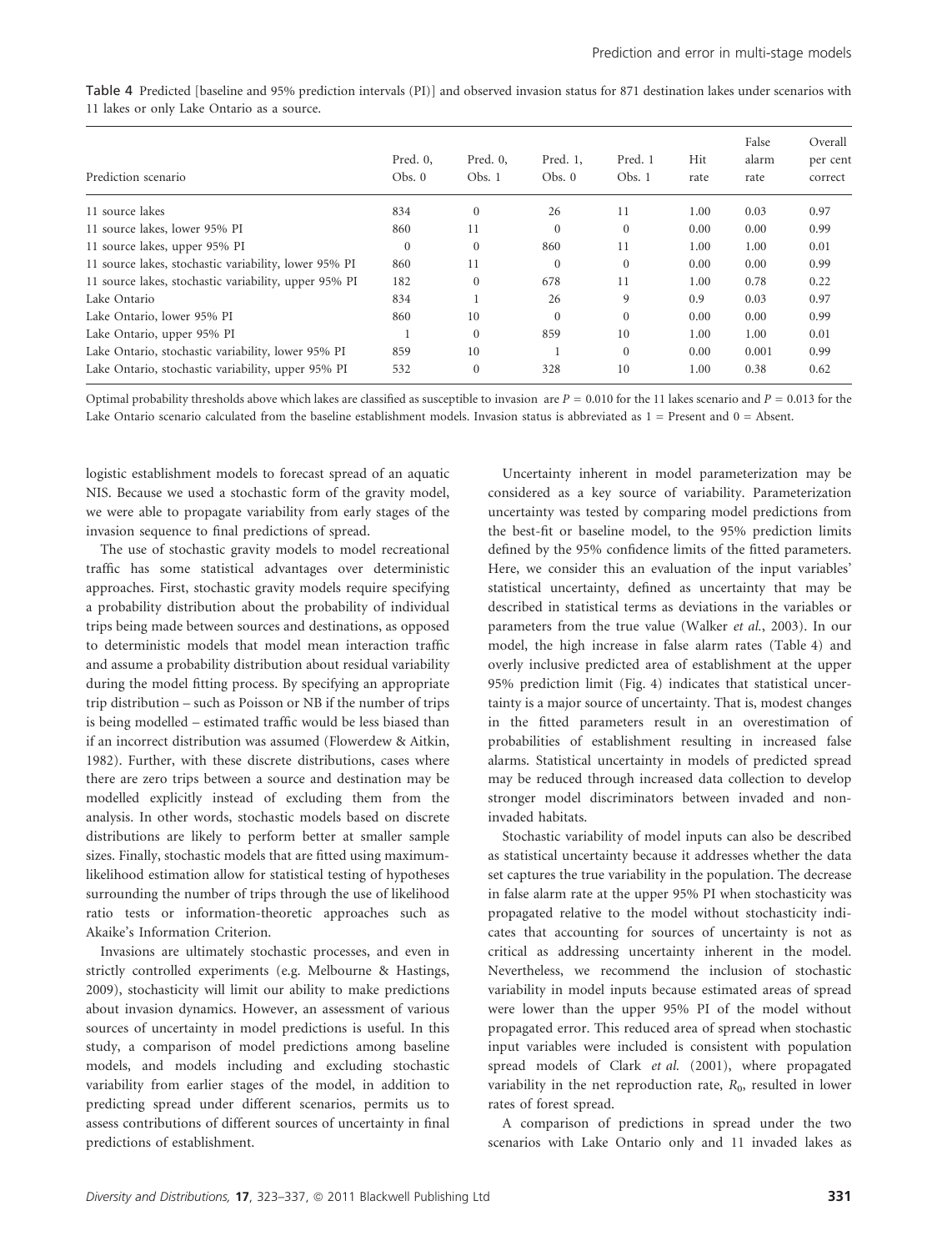

Figure 4 Estimated probabilities of Cercopagis establishment based on logistic models of propagule pressure and water chemistry for scenarios of 11 source lakes and Lake Ontario as single source only. (a–c) show the probability of establishment with upper 95% PI excluding and including stochastic dispersal for the scenario of propagule flow leaving 11 sources, and  $(d-f)$  show estimated probability of establishment with PI with Lake Ontario as the single source.

sources addresses the issue of scenario uncertainty frequently used in policy analysis (Walker et al., 2003). Scenario uncertainty involves uncertainty in how the system and processes driving the system may develop through time and reflects alternative outcomes or conditions. In the context of this study, we are comparing two invasion trajectories about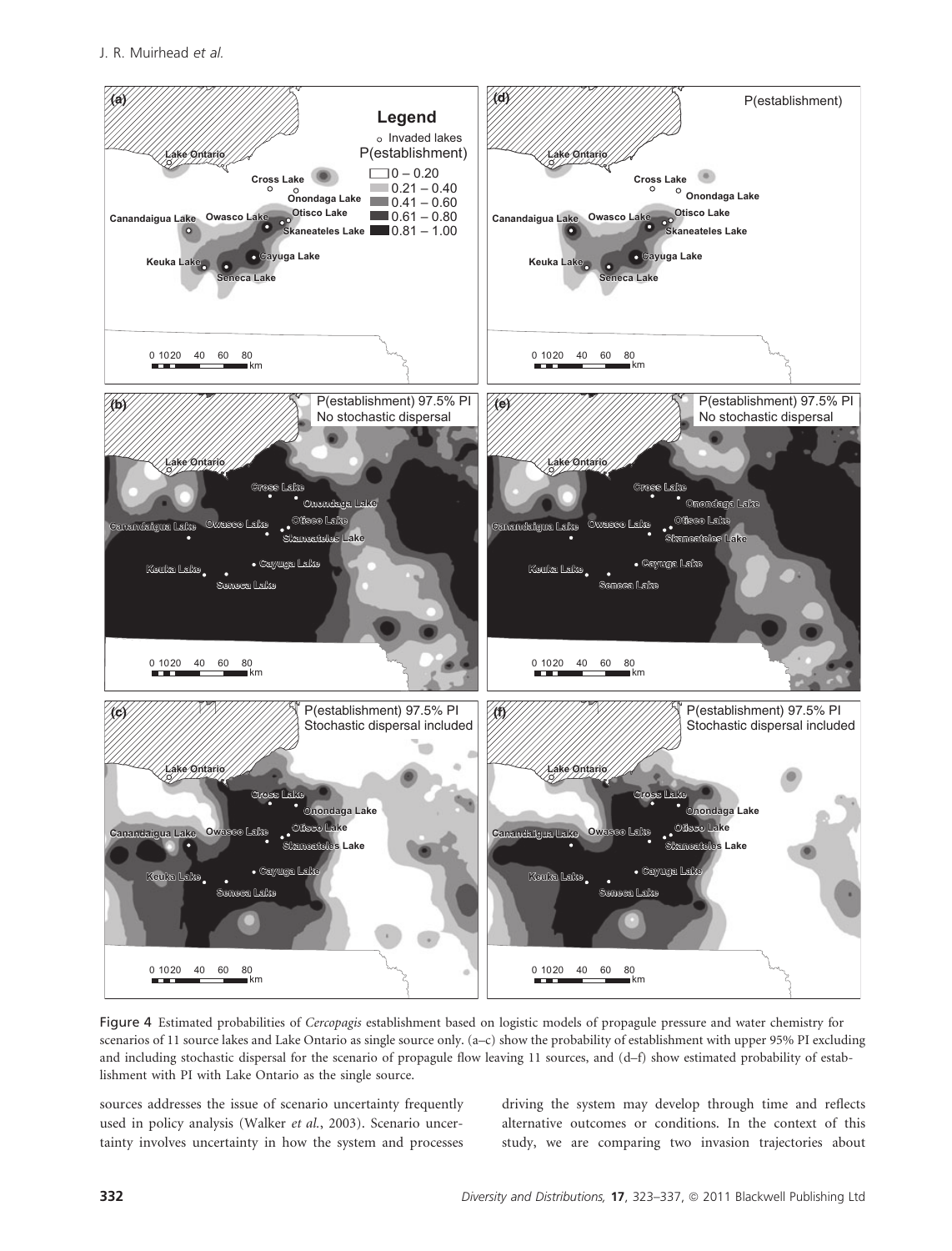outbound propagule flow. The nearly identical patterns of spread under the two scenarios indicate that Lake Ontario is a major driving force in Cercopagis expansion because it is present in both scenarios and thus may serve as a 'hub' for future expansion across a network of invaded lakes connected by boater traffic (see Muirhead & MacIsaac, 2005).

Finally, one source of variability that our model does not contain is stochasticity present in local population growth over time. As time progresses, stochastic population growth may increase the probability of lake becoming a future source for invasions if the population is likely to expand faster than decreasing below a threshold where the population is likely to collapse or experience Allee effects (e.g., Drake & Lodge, 2006). That is, there is likely a greater chance of propagules being transported away from the lake depending on the source population size, although this relationship is difficult to quantify. To develop a complete population spread model based on the invasion sequence, population estimates of the NIS are required but are unfeasible for planktonic species.

The combination of propagule pressure and habitat suitability in determining establishment success for Cercopagis is similar for other zooplankton species. In particular, Cercopagis is more likely to found in larger, clear lakes (i.e. low turbidity) with high propagule inflow from human-mediated dispersal, similar to the confamilial Bythotrephes longimanus. European and North American lakes that support Bythotrephes have significantly greater surface area and are deeper and more transparent than those in which it is absent (MacIsaac et al., 2000; Branstrator et al., 2006; Weisz & Yan, 2010). In both the dispersal and establishment models for Cercopagis, the likelihood of travelling between two lakes (estimate of zeroinflation), as well as the probability of establishment, increased with increasing lake area. Lake area may be an indication of subjective attractiveness for recreationalists because it has been shown to be positively related to the probability of making a trip to that lake (Siderelis & Moore, 1998) as well as the average amount of boater traffic on a lake (Reed-Andersen et al., 2000). In terms of Cercopagis establishment, lake area may influence habitat diversity, availability of refuge from fish predators and, consequently, population size of the NIS. Finally, SC may not have a direct impact on Cercopagis establishment, but it is an indicator of lake position in a watershed. Lakes that are larger, deeper and at lower elevations tend to have higher SC. In a zooplankton community analysis for Wisconsin lakes, Dodson et al. (2009) found that larger zooplankton species were found in these larger lakes.

The clustering of inland lakes invaded by Cercopagis is limited to the Finger Lakes region and raises a key question of why Cercopagis has not spread like Bythotrephes, despite ample time to do so. Cercopagis displays many of the life-history and physiological traits expected to confer an advantage in colonizing populations. For example, Cercopagis frequently has greater absolute abundance and fecundity, and thus we expect higher number of Cercopagis propagules based on relative abundance (Makarewicz et al., 2001, Yan et al., 2001).

One possibility of why Cercopagis has not spread extensively involves the timing of production of resting stages relative to seasonal patterns of recreational boat traffic. Like many cladocerans, Cercopagis produces gametogenic resting eggs that are likely the life stage to survive dispersal among lakes. Whereas recreational boating traffic occurs predominantly between May and early September, peak abundance of Cercopagis females with resting stages does not occur until mid-August in Lake Ontario (Makarewicz et al., 2001) and late September in the Baltic Sea (Gorokhova et al., 2000). Seasonal recreational boating activity is declining at this time, thereby reducing the likelihood of human-mediated species dispersal.

# Allocation of sampling effort and optimum control to detect and contain spread

The spatial pattern of lakes at high risk of invasion by Cercopagis has implications on whether to allocate more effort to sampling and detecting new invasions versus controlling secondary spread. In terms of sampling effort to detect new invasions, risk maps allow the identification of invasion 'hotspots' where sampling can be prioritized to increase detection sensitivity for low population sizes. For example, in a survey for Cercopagis in Lake Ontario by Harvey et al. (2009), the probability of detecting the species was greater for targeted spatial arrangement of samples rather than lower-effort sampling over a great area when population densities were low. Based on our simulations, areas at high risk of Cercopagis invasion in New York State are primarily concentrated around a cluster of lakes that are currently invaded, although there exist several high-risk areas surrounding this cluster that currently are not invaded. If large volumes of recreational boating traffic depart from these high-risk areas, effort to detect new invasions should be focused on these potential satellite colonies rather than sampling for lakes proximal to those already invaded because satellite colonies may increase the overall rate of spread by exceeding that of the central core of the invasion (Moody & Mack, 1988; Blackwood et al., 2010).

Alternatively, if management effort is targeted towards limiting secondary spread, the optimal solution is contingent on the spatial configuration of the invasion, rates of spread and control strategies. Despite a relatively long time since its introduction into the Great Lakes, Cercopagis has not spread in New York State at the rate or geographic extent of Bythotrephes in Ontario (Muirhead & MacIsaac, 2005; Weisz & Yan, 2010). Although eradication seems unfeasible for planktonic species such as Cercopagis, an optimal strategy of 'slow the spread' based on creating barriers to dispersal is recommended because the area currently invaded is limited (Sharov, 2004). In instances where the invasible habitat is not homogenous, but is distributed in patches such as lakes, the optimal control strategy is to limit the amount of propagule dispersal among patches. Here, the spatial arrangement of patches has implications on where management efforts to control spread should be applied. For example, in an optimal model for zebra mussel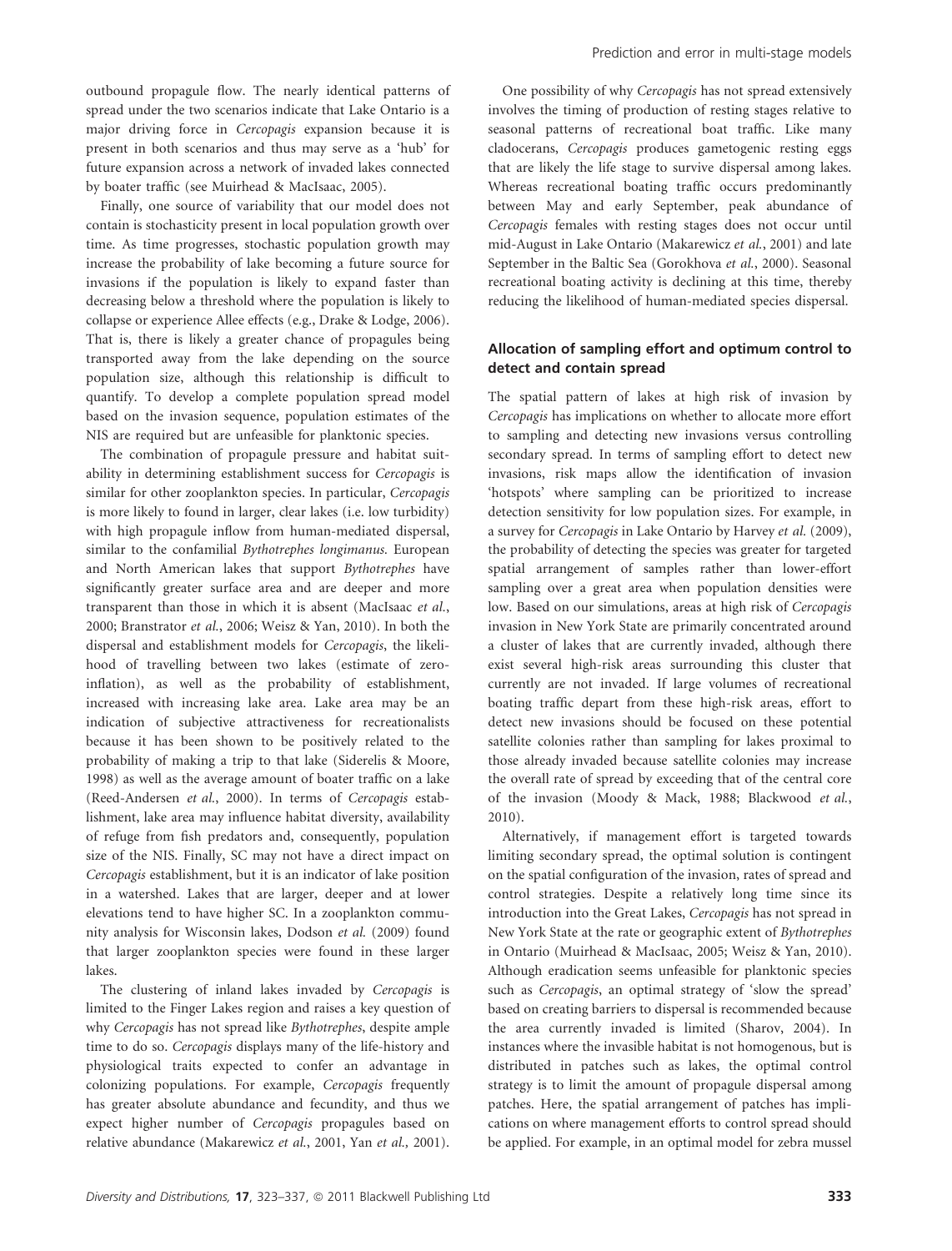spread, Potapov & Lewis (2008) show that disrupting the flow between clusters of lakes by washing trailered boats is preferred over disrupting propagule transfer within a cluster. Similarly, if we consider propagule dispersal between invaded sources and destinations as a source-sink model, Travis & Park (2004) illustrate how the optimal control strategy for overall population size does not always involve reductions in the source (i.e. invaded) habitat, but is strongly influenced by the level of dispersal and the strength of population decline in the sink habitat. In situations where density-dependent dispersal is low, as is often the case in invasions, they suggest a dynamic strategy where eradication effort switches between sources and sinks as opposed to splitting effort between the two. However, if a species exhibits high density-dependent dispersal, reducing the source population will be the most effective strategy. For planktonic NIS such as Cercopagis, management options may include education of recreationalists through awareness of invaded lakes in the Finger Lakes region; inspecting fishing lines or water-based vectors such as bait buckets, live wells or bilge water for animals; and washing boats and trailers after emerging from invaded lakes. Commercial solutions such as the development of fishing lines that prevent Cercopagis attachment may prove highly effective (Jacobs & MacIsaac, 2007).

## Hierarchical approach to modelling invasions

The utility of combining stochastic dispersal and establishment models in a hierarchical approach provides a flexible framework to address a wide range of hypotheses in invasion biology. While we focus on aquatic NIS, the same approach could be used to assess the spread of terrestrial species. For example, stochasticity in wind currents affecting seed dispersal of plants or insect dispersal may be propagated into spatially and temporally explicit establishment models based on local environmental conditions. In a series of individual-based models for Rhododendron spread, Harris et al. (2009) show how differences between minimum and maximum reported wind speed can halve the time for seedlings to establish outside quarantine zones. Further, the authors were able to make recommendations on optimal control measures based on these simulations of stochastic dispersal of seedlings and agedependent seed production.

The hierarchical approach also allows for testing multiple dispersal pathways. Pathways may be modelled separately and subsequently used as independent predictors in a combined establishment model allowing us to test hypotheses of humanmediated versus natural dispersal. Variability in each of the pathways may be propagated through the establishment model to assess how uncertainty in each of the pathways can influence predicted rates of spread. Alternatively, comparisons of dispersal kernels derived for multiple pathways may be compared to observed patterns of spread to identify relative importance. For example, Wichmann et al. (2009) compared dispersal kernels derived from stochastic simulations of windmediated seed movement for black mustard (Brassica nigra)

plants to human-mediated dispersal obtained from field experiments. Their results suggest that human-mediated dispersal is the primary pathway for observed long-distance dispersal. As a consequence, managed reductions in propagule supply transported over long distances may reduce the chance of establishing satellite colonies (Hulme, 2003).

In conclusion, models developed here address factors that influence human-mediated propagule pressure and establishment for the non-indigenous zooplankter Cercopagis pengoi following a conceptual model of the invasion sequence. Lake area, travel costs and population sizes were significantly related to the amount of boat traffic between lakes; in turn, boat traffic, lake area, SC and TB were significant predictors of Cercopagis establishment. This study highlights how propagating stochasticity associated with dispersal throughout the invasion sequence reduces the rate of detecting false alarms for predicted spread.

## ACKNOWLEDGEMENTS

We thank Alexei Potapov, Subhash Lele and Norman Yan for helpful discussions during this project. We are grateful for financial support from the Canadian Aquatic Invasive Species Network (CAISN), NSERC Discovery program (H.J.M. and M.A.L.), an Ontario Graduate Scholarship and NSERC postdoctoral fellowship to J.R.M., a Department of Fisheries and Oceans Invasive Species Research Chair to H.J.M., and Canada Research Chair to M.A.L.

## REFERENCES

- Blackwood, J., Hastings, A. & Costello, C. (2010) Cost-effective management of invasive species using linear-quadratic control. Ecological Economics, 69, 519–527.
- Bossenbroek, J.M., Kraft, C.E. & Nekola, J.C. (2001) Prediction of long-distance dispersal using gravity models: zebra mussel invasion of inland lakes. Ecological Applications, 11, 1778– 1788.
- Branstrator, D.K., Brown, M.E., Shannon, L.J., Thabes, M. & Heimgartner, K. (2006) Range expansion of Bythotrephes longimanus in North America: evaluating habitat characteristics in the spread of an exotic invader. Biological Invasions, 8, 1367–1379.
- Clark, J.S., Lewis, M. & Horváth, L. (2001) Invasion by extremes: population spread with variation in dispersal and reproduction. The American Naturalist, 157, 537–554.
- Colautti, R.I., Grigorovich, I.A. & MacIsaac, H.J. (2006) Propagule pressure: a null model for biological invasions. Biological Invasions, 8, 1023–1037.
- Dempster, A.P., Laird, N.M. & Rubin, D.B. (1977) Maximum likelihood from incomplete data via the EM algorithm. Journal of the Royal Statistical Society Series B (Methodological), 39, 1–38.
- Dodson, S.I., Newman, A.L., Will-Wolf, S., Alexander, M.L., Woodford, M.P. & Van Egeren, S. (2009) The relationship between zooplankton community structure and lake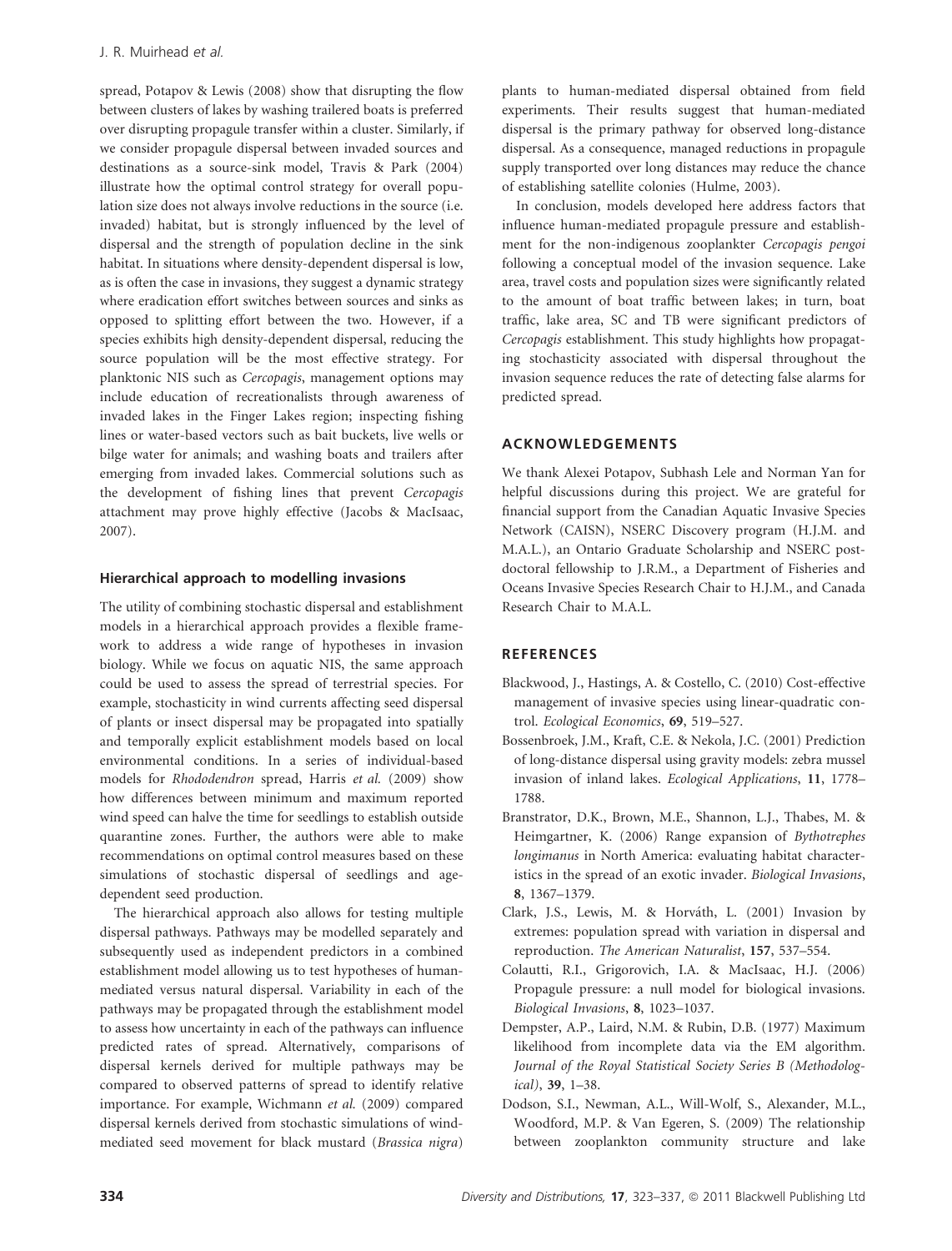characteristics in temperate lakes (Northern Wisconsin, USA). Journal of Plankton Research, 31, 93–100.

- Drake, J. & Lodge, D. (2006) Allee effects, propagule pressure and the probability of establishment: risk analysis for biological invasions. Biological Invasions, 8, 365–375.
- Dzialowski, A.R., Lennon, J.T. & Smith, V.H. (2007) Food web structure provides biotic resistance against plankton invasion attempts. Biological Invasions, 9, 257–267.
- Efron, B. & Tibshirani, R. (1986) Bootstrap methods for standard errors, confidence intervals, and other measures of statistical accuracy. Statistical Science, 1, 54–77.
- Finnoff, D., Shogren, J.F., Leung, B. & Lodge, D.M. (2007) Take a risk: preferring prevention over control of biological invaders. Ecological Economics, 62, 216–222.
- Flowerdew, R. & Aitkin, M. (1982) A method of fitting the gravity model based on the Poisson distribution. Journal of Regional Science, 22, 191–202.
- Fridley, J.D., Stachowicz, J.J., Naeem, S., Sax, D.F., Seabloom, E.W., Smith, M.D., Stohlgren, T.J., Tilman, D. & Von Holle, B. (2007) The invasion paradox: reconciling pattern and process in species invasions. Ecology, 88, 3–17.
- Gollasch, S. (2006) Overview on introduced aquatic species in European navigational and adjacent waters. Helgoland Marine Research, 60, 64–69.
- Gorokhova, E., Aladin, N. & Dumont, H.J. (2000) Further expansion of the genus Cercopagis (Crustacea, Branchiopoda, Onychopoda) in the Baltic Sea, with notes on the taxa present and their ecology. Hydrobiologia, 429, 207–218.
- Harris, C.M., Park, K.J., Atkinson, R., Edwards, C. & Travis, J.M.J. (2009) Invasive species control: incorporating demographic data and seed dispersal into a management model for Rhododendron ponticum. Ecological Informatics, 4, 226– 233.
- Harvey, C.T., Qureshi, S.A. & MacIsaac, H.J. (2009) Detection of a colonizing, aquatic, non-indigenous species. Diversity and Distributions, 15, 429–437.
- Heger, T. & Trepl, L. (2003) Predicting biological invasions. Biological Invasions, 5, 313–321.
- Herborg, L.-M., Jerde, C.L., Lodge, D.M., Ruiz, G.M. & Mac-Isaac, H.J. (2007) Predicting invasion risk using measures of introduction effort and environmental niche models. Ecological Applications, 17, 663–674.
- Hulme, P.E. (2003) Biological invasions: winning the science battles but losing the conservation war? Oryx, 37, 178–193.
- Hulme, P.E. (2009) Trade, transport and trouble: managing invasive species pathways in an era of globalization. Journal of Applied Ecology, 46, 10–18.
- Jacobs, M.J. & MacIsaac, H.J. (2007) Fouling of fishing line by the waterflea Cercopagis pengoi: a mechanism of humanmediated dispersal of zooplankton? Hydrobiologia, 583, 119– 126.
- Kolar, C.S. & Lodge, D.M. (2001) Progress in invasion biology: predicting invaders. Trends in Ecology and Evolution, 16, 199–204.
- Kotta, J., Kotta, I., Simm, M., Lankov, A., Lauringson, V., Pollumae, A. & Ojaveer, H. (2006) Ecological consequences

of biological invasions: three invertebrate case studies in the north-eastern Baltic Sea. Helgoland Marine Research, 60, 106–112.

- Laxson, C.L., McPhedrin, K.N., Makarewicz, J.C., Telesh, I.V. & MacIsaac, H.J. (2003) Effects of the non-indigenous cladoceran Cercopagis pengoi on the lower food web of Lake Ontario. Freshwater Biology, 48, 2094–2106.
- Leung, B. & Mandrak, N.E. (2007) The risk of establishment of aquatic invasive species: joining invasibility and propagule pressure. Proceedings of the Royal Society B: Biological Sciences, 274, 2603–2609.
- Leung, B., Lodge, D.M., Finnoff, D., Shogren, J.F., Lewis, M.A. & Lamberti, G.A. (2002) An ounce of prevention or a pound of cure: bioeconomic risk analysis of invasive species. Proceedings of the Royal Society B: Biological Sciences, 269, 2407– 2413.
- Leung, B., Bossenbroek, J.M. & Lodge, D.M. (2006) Boats, pathways, and aquatic biological invasions, estimating dispersal potential with gravity models. Biological Invasions, 8, 241–254.
- Linneman, H.V. (1966) An econometric study of international trade flows. North-Holland Publishing Company, Amsterdam.
- Liu, C.R., Berry, P.M., Dawson, T.P. & Pearson, R.G. (2005) Selecting thresholds of occurrence in the prediction of species distributions. Ecography, 28, 385–393.
- Lockwood, J.L., Cassey, P. & Blackburn, T. (2005) The role of propagule pressure in explaining species invasions. Trends in Ecology and Evolution, 20, 223–228.
- Lodge, D.M., Williams, S., MacIsaac, H.J., Hayes, K.R., Leung, B., Reichard, S., Mack, R.N., Moyle, P.B., Smith, M., Andow, D.A., Carlton, J.T. & McMichael, A. (2006) Biological invasions: recommendations for US policy and management. Ecological Applications, 16, 2035–2054.
- MacIsaac, H.J., Grigorovich, I.A., Hoyle, J.A., Yan, N.D. & Panov, V.E. (1999) Invasion of Lake Ontario by the Ponto-Caspian predatory cladoceran Cercopagis pengoi. Canadian Journal of Fisheries and Aquatic Sciences, 56, 1–5.
- MacIsaac, H.J., Ketelaars, H.A.M., Grigorovich, I.A., Ramcharan, C.W. & Yan, N.D. (2000) Modeling Bythotrephes longimanus invasions in the Great Lakes basin based on its European distribution. Archive für Hydrobiologie, 149, 1-21.
- MacIsaac, H.J., Borbely, J., Muirhead, J.R. & Graniero, P. (2004) Backcasting and forecasting biological invasions of inland lakes. Ecological Applications, 14, 773–783.
- Makarewicz, J.C., Grigorovich, I.A., Mills, E., Damaske, E., Cristescu, M.E., Pearsall, W., LaVoie, M.J., Keats, R., Rudstam, L., Hebert, P., Halbritter, H., Kelly, T., Matkovich, C. & MacIsaac, H.J. (2001) Distribution, fecundity, and genetics of Cercopagis pengoi (Ostroumov) (Crustacea, Cladocera) in Lake Ontario. Journal of Great Lakes Research, 27, 19–32.
- Melbourne, B.A. & Hastings, A. (2009) Highly variable spread rates in replicated biological invasions: fundamental limits to predictability. Science, 109, 1536–1539.
- Melbourne, B.A., Cornell, H.V., Davies, K.F., Dugaw, C.J., Elmendorf, S., Freestone, A.L., Hall, R.J., Harrison, S., Hastings, A., Holland, M., Holyoak, M., Lambrinos, J.,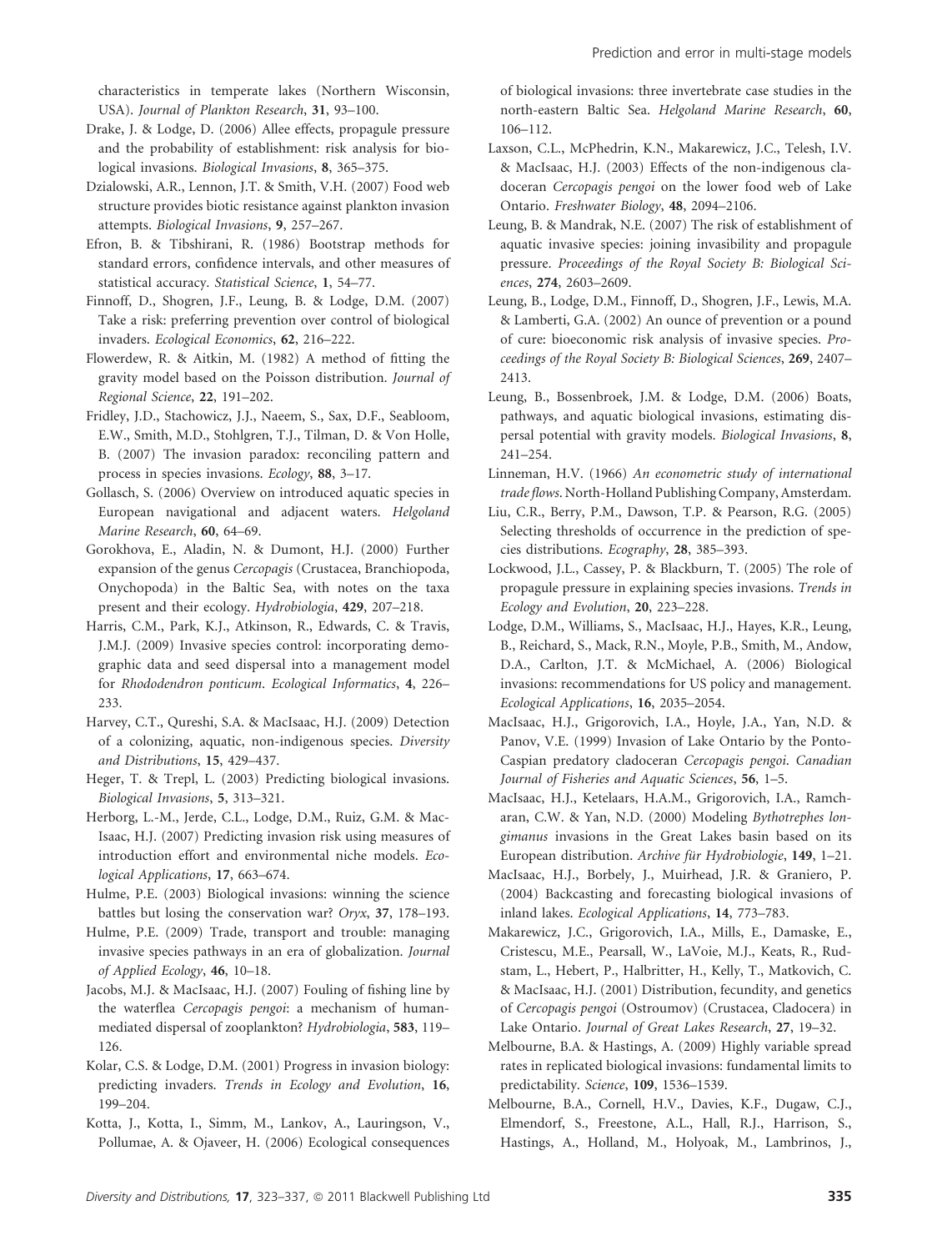Moore, K. & Yokomizo, H. (2007) Invasion in a heterogeneous world: resistance, coexistence or hostile takeover? Ecology Letters, 10, 77–94.

Menard, S. (2004) Six approaches to calculating standardized logistic regression coefficients. The American Statistician, 58, 218–223.

Moles, A.T., Gruber, M.A.M. & Bonser, S.P. (2008) A new framework for predicting invasive plant species. Journal of Ecology, 96, 13–17.

Moody, M.E. & Mack, R.N. (1988) The spread of plant invasions: the importance of nascent foci. Journal of Applied Ecology, 25, 1009–1021.

Muirhead, J.R. & MacIsaac, H.J. (2005) Development of inland lakes as hubs in an invasion network. Journal of Applied Ecology, 42, 80–90.

Ojaveer, H., Simm, M. & Lankov, A. (2004) Population dynamics and ecological impact of the non-indigenous Cercopagis pengoi in the Gulf of Riga (Baltic Sea). Hydrobiologia, 522, 261–269.

Potapov, A.B. & Lewis, M.A. (2008) Allee effect and control of lake system invasion. Bulletin of Mathematical Biology, 70, 1371–1397.

Reaser, J.K., Meyerson, L.A. & Von Holle, B. (2008) Saving camels from straws: how propagule pressure-based prevention policies can reduce the risk of biological invasion. Biological Invasions, 10, 1085–1098.

Reed-Andersen, T., Bennett, E.M., Jorgensen, B.S., Lauster, G., Lewis, D.B., Nowacek, D., Riera, J.L., Sanderson, B.L. & Stedman, R. (2000) Distribution of recreational boating across lakes: do landscape variables affect recreational use? Freshwater Biology, 43, 439–448.

Ricciardi, A. (2007) Are modern biological invasions an unprecedented form of global change? Conservation Biology, 21, 329–336.

Richardson, D.M., Pyšek, P., Rejmánek, M., Barbour, M., Panetta, F.D. & West, C.J. (2000) Naturalization and invasion of alien plants: concepts and definitions. Diversity and Distributions, 6, 93–107.

Rouget, M. & Richardson, D.M. (2003) Inferring process from pattern in plant invasions: a semimechanistic model incorporating propagule pressure and environmental factors. The American Naturalist, 162, 713–724.

Sakai, A.K., Allendorf, F.W., Holt, J.S., Lodge, D.M., Molofsky, J., With, K.A., Baughman, S., Cabin, R.J., Cohen, J.E., Ellstrand, N.C., McCauley, D.E., O'Neil, P., Parker, I.M., Thompson, J.N. & Weller, S.G. (2001) The population biology of invasive species. Annual Review of Ecology and Systematics, 32, 305–332.

Schneider, D.W., Ellis, C.D. & Cummings, K.S. (1998) A transportation model assessment of the risk to native mussel communities from zebra mussel spread. Conservation Biology, 12, 788–800.

Sharov, A.A. (2004) Bioeconomics of managing the spread of exotic pest species with barrier zones. Risk Analysis, 24, 879– 892.

- Siderelis, C. & Moore, R.L. (1998) Recreation demand and the influence of site preference variables. Journal of Leisure Research, 30, 301–318.
- Simberloff, D. (2003) How much information on population biology is needed to manage introduced species? Conservation Biology, 17, 83–92.
- Simberloff, D. (2009) The role of propagule pressure in biological invasions. Annual Review of Ecology, Evolution and Systematics, 40, 81–102.

Stachowicz, J.J., Fried, H., Osman, R.W. & Whitlach, R.B. (2002) Biodiversity, invasion resistance, and marine ecosystem function: reconciling pattern and process. Ecology, 83, 2575–2590.

Statzner, B., Bonada, N. & Dolédec, S. (2007) Biological attributes discriminating invasive from native European stream macroinvertebrates. Biological Invasions, 10, 1387– 3547.

Theoharides, K.A. & Dukes, J.S. (2007) Plant invasion across space and time: factors affecting nonindigenous species success during four stages of invasion. New Phytologist, 176, 256–273.

Thuiller, W., Richardson, D.M., Rouget, M., Proches¸, S. & Wilson, J.R.U. (2006) Interactions between environment, species traits, and human uses describe patterns of plant invasions. Ecology, 87, 1755–1769.

Travis, J.M.J. & Park, K.J. (2004) Spatial structure and the control of invasive alien species. Animal Conservation, 7, 321–330.

Von Holle, B. & Simberloff, D. (2005) Ecological resistance to biological invasion overwhelmed by propagule pressure. Ecology, 86, 3212–3218.

Walker, W.E., Harremoës, P., Rotmans, J., Van der Sluijs, J.P., Van Asselt, M.B.A., Janssen, P. & Von Krauss, M.P.K. (2003) Defining uncertainty: a conceptual basis for uncertainty management in model-based decision support. Integrated Assessment, 4, 5–17.

Warner, D.M., Rudstam, L.G., Benoît, H.P., Mills, E.L. & Johannsson, O.E. (2006) Changes in seasonal nearshore zooplankton abundance patterns in Lake Ontario following establishment of the exotic predator Cercopagis pengoi. Journal of Great Lakes Research, 32, 531–542.

Weisz, E.J. & Yan, N.D. (2010) Relative value of limnological, geographic, and human use variables as predictors of the presence of Bythotrephes longimanus in Canadian Shield lakes. Canadian Journal of Fisheries and Aquatic Sciences, 67, 462–472.

Wichmann, M.C., Alexander, M.J., Soons, M.B., Galsworthy, S., Dunne, L., Gould, R., Fairfax, C., Niggemann, M., Hails, R.S. & Bullock, J.M. (2009) Human-mediated dispersal of seeds over long distances. Proceedings of the Royal Society B: Biological Sciences, 276, 523–532.

Witt, A.M., Dettmers, J.M. & Cáceres, C.E. (2005) Cercopagis pengoi in southwestern Lake Michigan in four years following invasion. Journal of Great Lakes Research, 31, 245– 252.